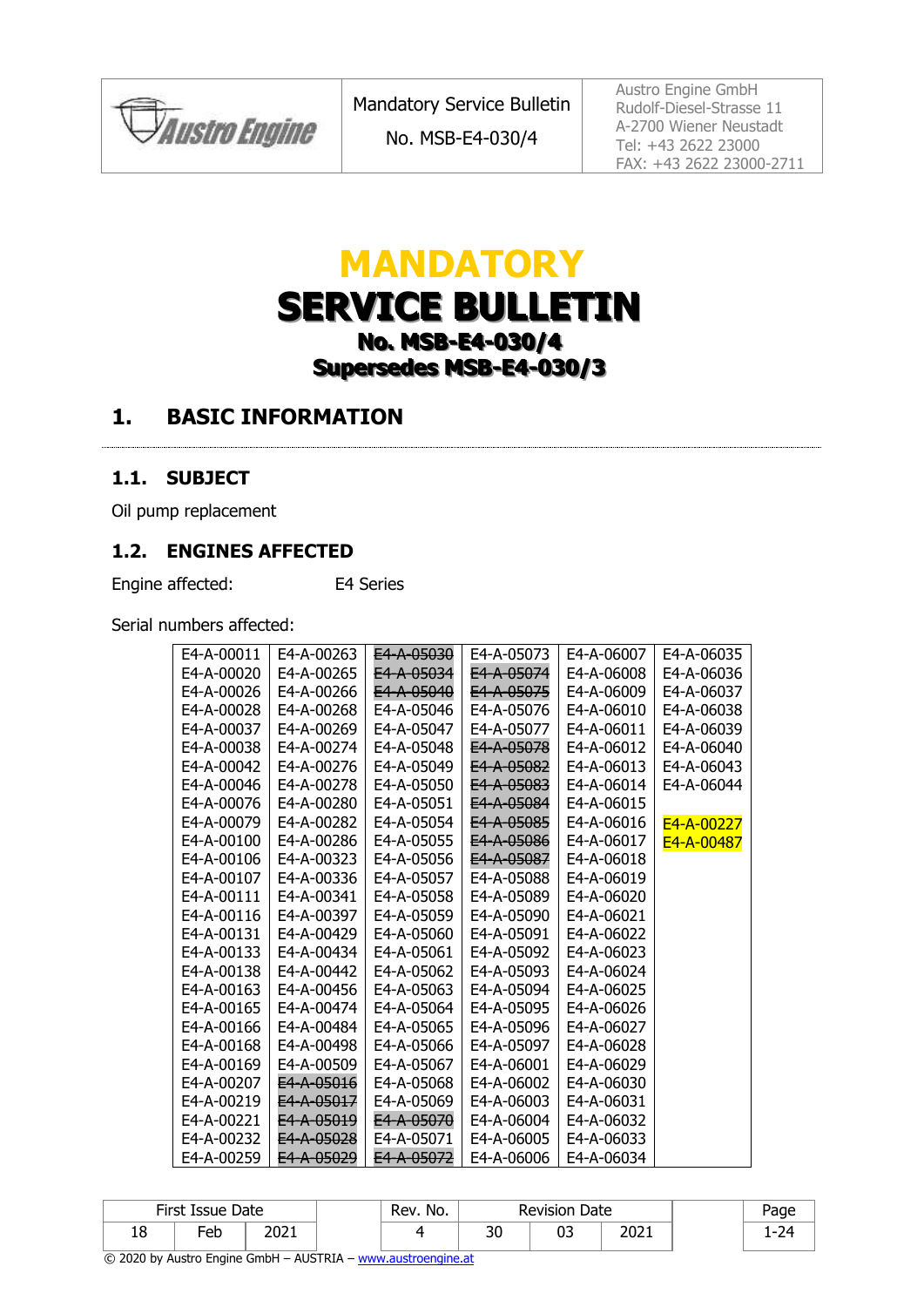

Austro Engine GmbH Rudolf-Diesel-Strasse 11 A-2700 Wiener Neustadt Tel: +43 2622 23000 FAX: +43 2622 23000-2711

| E4-B-00028  |             | E4-B-00131 |             | E4-B-00173 |            | E4-B-00536     | E4-B-05002 |             | E4-B-05009  |            |
|-------------|-------------|------------|-------------|------------|------------|----------------|------------|-------------|-------------|------------|
| E4-B-00031  |             | E4-B-00136 |             | E4-B-00208 |            | E4-B-05001     | E4-B-05003 |             | E4-B-05010  |            |
| E4-B-00039  |             | E4-B-00140 |             | E4-B-00209 |            | E4-B-00297     | E4-B-05004 |             | E4-B-05011  |            |
| E4-B-00060  |             | E4-B-00145 |             | E4-B-00216 |            | E4-B-00379     | E4-B-05005 |             | E4-B-05012  |            |
| E4-B-00099  |             | E4-B-00147 |             | E4-B-00231 |            | E4-B-00417     | E4-B-05006 |             |             |            |
| E4-B-00109  |             | E4-B-00163 |             | E4-B-00273 |            | E4-B-00433     | E4-B-05007 |             |             |            |
| E4-B-00110  |             | E4-B-00164 |             | E4-B-00282 |            | E4-B-00487     | E4-B-05008 |             |             |            |
|             |             |            |             |            |            |                |            |             |             |            |
| E4-C-00001  | E4-C-00480  |            | E4-C-05065  |            | E4-C-05086 | E4-C-05107     |            | E4-C-06004  |             | E4-C-00200 |
| E4-C-00004  | E4-C-05030  |            | E4-C-05066  | E4-C-05087 |            | E4-C-05108     |            | E4-C-06005  | E4-C-00201  |            |
| E4-C-00060  | E4-C-05037  |            | E4-C-05067  | E4-C-05088 |            | E4-C-05109     |            | E4-C-06006  | E4-C-00227  |            |
| E4-C-00061  | E4-C-05038  |            | E4-C-05068  | E4-C-05089 |            | E4-C-05110     |            | E4-C-06007  | E4-C-00230  |            |
| E4-C-00069  | E4-C-05039  |            | E4-C-05069  | E4-C-05090 |            | E4-C-05111     |            | E4-C-06008  | E4-C-00266  |            |
| E4-C-00091  | E4-C-05040  |            | E4-C-05070  | E4-C-05091 |            | E4-C-05112     |            | E4-C-06010  | E4-C-00301  |            |
| E4-C-00092  | E4-C-05042  |            | E4-C-05071  | E4-C-05092 |            | E4-C-05113     |            | E4-C-06011  |             | E4-C-06009 |
| E4-C-00122  | E4-C-05043  |            | E4-C-05072  | E4-C-05093 |            | E4-C-05114     |            | E4-C-06012  |             |            |
| E4-C-00125  | E4-C-05052  |            | E4-C-05073  | E4-C-05094 |            | E4-C-05115     |            | E4-C-06013  |             |            |
| E4-C-00171  | E4-C-05053  |            | E4-C-05074  | E4-C-05095 |            | E4-C-05118     |            | E4-C-06014  |             |            |
| E4-C-00172  | E4-C-05054  |            | E4-C-05075  | E4-C-05096 |            | E4-C-05119     |            | E4-C-06015  |             |            |
| E4-C-00210  | E4-C-05055  |            | E4-C-05076  | E4-C-05097 |            | E4-C-05120     |            | E4-C-06016  |             |            |
| E4-C-00218  | E4-C-05056  |            | E4-C-05077  | E4-C-05098 |            | E4-C-05121     |            | E4-C-06017  |             |            |
| E4-C-00233  | E4-C-05057  |            | E4-C-05078  | E4-C-05099 |            | E4-C-05122     |            | E4-C-06018  |             |            |
| E4-C-00263  | E4-C-05058  |            | E4-C-05079  | E4-C-05100 |            | E4-C-05123     |            | E4-C-06019  |             |            |
| E4-C-00266  | E4-C-05059  |            | E4-C-05080  | E4-C-05101 |            | E4-C-05124     |            | E4-C-06020  |             |            |
| E4-C-00279  | E4-C-05060  |            | E4-C-05081  | E4-C-05102 |            | E4-C-05125     |            | E4-C-06021  |             |            |
| E4-C-00282  | E4-C-05061  |            | E4-C-05082  | E4-C-05103 |            | E4-C-05126     |            | E4-C-06022  |             |            |
| E4-C-00301  | E4-C-05062  |            | E4-C-05083  | E4-C-05104 |            | E4-C-06001     |            | E4-C-06025  |             |            |
| E4-C-00309  | E4-C-05063  |            | E4-C-05084  | E4-C-05105 |            | E4-C-06002     |            | E4-C-06026  |             |            |
| E4-C-00349  | E4-C-05064  |            | E4-C-05085  | E4-C-05106 |            | E4-C-06003     |            | E4-C-06027  |             |            |
|             |             |            |             |            |            |                |            |             |             |            |
| E4P-B-05001 | E4P-C-00020 |            | E4P-C-05004 |            |            | E4P-C-05011    |            | E4P-C-06004 | E4P-C-06011 |            |
| EAD D AFOOD | FADCOOO22   |            | $FAD$ $CAD$ |            |            | $FAD$ $CAD 12$ |            | FAD COCOP   | FADCAO12    |            |

| E4P-B-05001 | E4P-C-00020 E4P-C-05004 E4P-C-05011 E4P-C-06004 |                                         |                                         |              | LE4P-C-06011 |
|-------------|-------------------------------------------------|-----------------------------------------|-----------------------------------------|--------------|--------------|
| E4P-B-05002 | l E4P-C-00023                                   | LE4P-C-05005 LE4P-C-05012               |                                         | LE4P-C-06005 | E4P-C-06012  |
| E4P-B-05003 | E4P-C-00051                                     | l E4P-C-05006                           | LE4P-C-05013                            | E4P-C-06006  | E4P-C-06013  |
| E4P-B-05004 | l E4P-C-00224                                   |                                         | E4P-C-05007   E4P-C-05014   E4P-C-06007 |              | E4P-C-06014  |
|             | E4P-C-05001                                     | l E4P-C-05008                           | LE4P-C-06001                            | LE4P-C-06008 | E4P-C-06017  |
|             | E4P-C-05002                                     | LE4P-C-05009                            | E4P-C-06002                             | E4P-C-06009  |              |
|             |                                                 | E4P-C-05003   E4P-C-05010   E4P-C-06003 |                                         | E4P-C-06010  |              |

Note: with the issue 2 of the Service Bulletin, not affected engine s/ns are removed. Removed engine s/ns are marked in grey and strikethrough (example).

Note: with the issue 3 of the Service Bulletin, not affected engine s/ns are removed, and affected engine s/ns are added. Removed engine s/ns are marked in light blue and strikethrough (example). Added engine s/ns are highlighted in yellow (example).

|    | First Issue Date |      | Rev. No. |          | <b>Revision Date</b> |              | Page |
|----|------------------|------|----------|----------|----------------------|--------------|------|
| TO | -<br>Feb         | 2021 |          | nr<br>υc | ບວ                   | ירחר<br>ZUZ. | -    |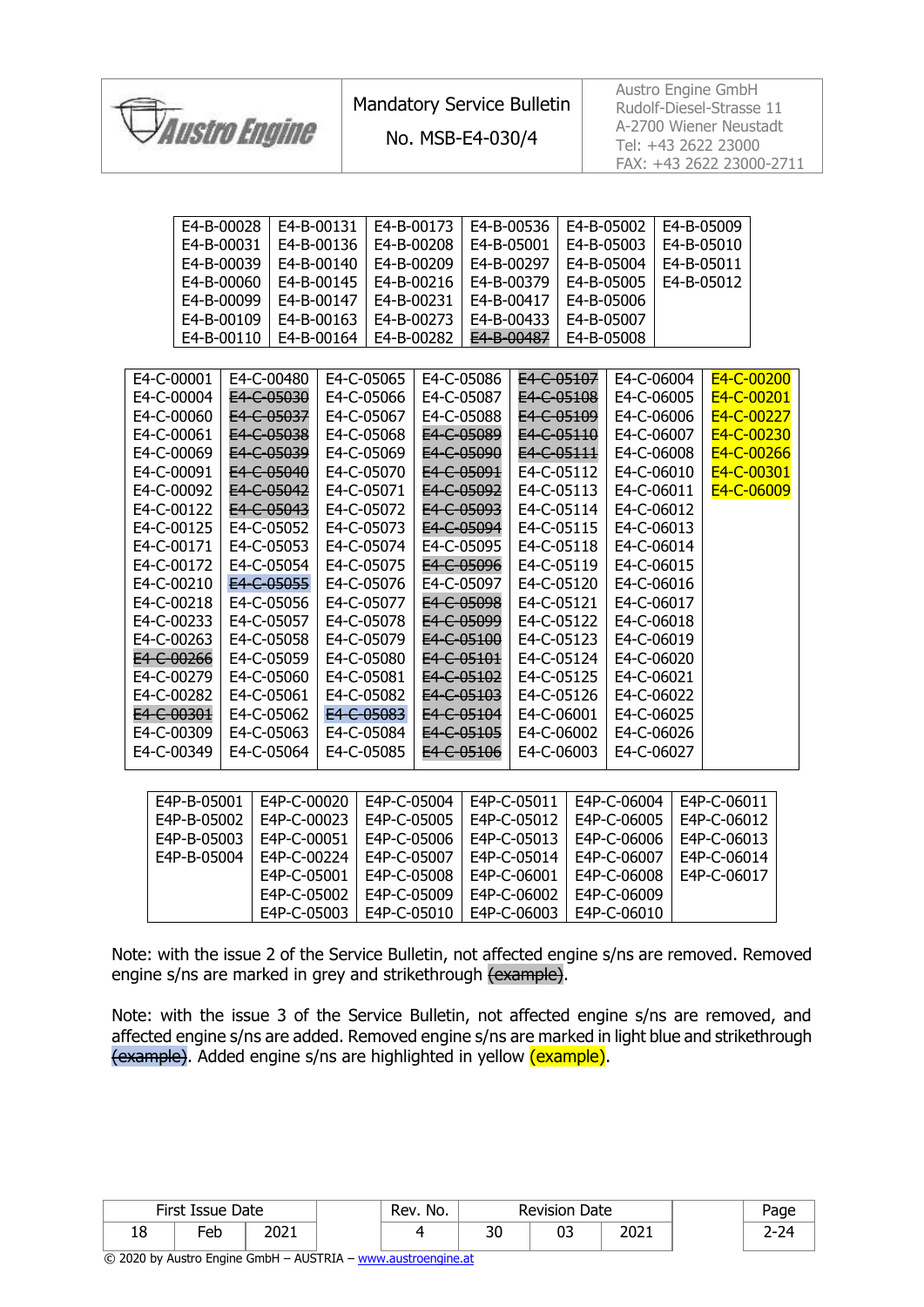

Mandatory Service Bulletin

No. MSB-E4-030/4

Austro Engine GmbH Rudolf-Diesel-Strasse 11 A-2700 Wiener Neustadt Tel: +43 2622 23000 FAX: +43 2622 23000-2711

#### Part Affected: E4A-50-000-BHY, Oil Pump

Serial numbers affected:

| 0011  | 00512 | 0056  | 00609          | 00675           | 0081 | 0131         | 0179 | 0231         | 0281 | 0337 | 0392 | 0457      |
|-------|-------|-------|----------------|-----------------|------|--------------|------|--------------|------|------|------|-----------|
| 0015  | 00513 | 00561 | 0061           | 00677           | 0082 | 0132         | 0181 | 0232         | 0282 | 0339 | 0393 | 0458      |
| 0016  | 00514 | 00562 | 00610          | 00678           | 0083 | 0133         | 0182 | 0233         | 0285 | 0340 | 0394 | 0459      |
| 0017  | 00515 | 00563 | 00611          | 00679           | 0087 | 0134         | 0183 | 0234         | 0287 | 0341 | 0395 | 0460      |
| 0019  | 00516 | 00564 | 00612          | 0068            | 0088 | 0135         | 0184 | 0236         | 0289 | 0342 | 0396 | 0461      |
| 0021  | 00517 | 00565 | 00613          | 00680           | 0089 | 0136         | 0185 | 0237         | 0290 | 0343 | 0397 | 0462      |
| 0022  | 00518 | 00566 | 00614          | 00681           | 0090 | 0137         | 0186 | 0238         | 0291 | 0344 | 0398 | 0463      |
| 0023  | 00519 | 00567 | 00617          | 00682           | 0091 | 0138         | 0187 | 0239         | 0292 | 0345 | 0399 | 0464      |
| 0024  | 0052  | 00569 | 00618          | 00684           | 0092 | 0139         | 0188 | 0240         | 0294 | 0346 | 0400 | 0465      |
| 0026  | 00520 | 0057  | 0062           | 00695           | 0093 | 0140         | 0190 | 0241         | 0295 | 0347 | 0401 | 0466      |
| 0027  | 00521 | 00570 | 00620          | 00697           | 0094 | 0141         | 0191 | 0242         | 0297 | 0349 | 0402 | 0467      |
| 0028  | 00522 | 00571 | 00621          | 00700           | 0095 | 0142         | 0192 | 0243         | 0298 | 0350 | 0403 | 0469      |
| 0030  | 00523 | 00572 | 00622          | 00701           | 0096 | 0143         | 0194 | 0244         | 0299 | 0351 | 0404 | 0470      |
| 0031  | 00525 | 00573 | 00623          | 00703           | 0097 | 0145         | 0195 | 0245         | 0300 | 0352 | 0405 | 0471      |
| 0032  | 00528 | 00574 | 00625          | 00705           | 0098 | 0146         | 0196 | 0246         | 0301 | 0353 | 0406 | 0472      |
| 0033  | 00529 | 00575 | 00628          | 00706           | 0099 | 0147         | 0199 | 0248         | 0302 | 0354 | 0417 | 0473      |
| 0034  | 00530 | 00576 | 00630          | 00707           | 0100 | 0148         | 0200 | 0250         | 0303 | 0355 | 0418 | 0474      |
| 0035  | 00531 | 00577 | 00631          | 00708           | 0101 | 0149         | 0201 | 0251         | 0304 | 0356 | 0419 | 0475      |
| 0036  | 00532 | 00578 | 00634          | 0071            | 0102 | 0150         | 0202 | 0252         | 0305 | 0357 | 0421 | 0476      |
| 0037  | 00534 | 00579 | 00639          | 00710           | 0103 | 0151         | 0203 | 0253         | 0306 | 0358 | 0428 | 0478      |
| 0039  | 00535 | 00580 | 0064           | 00711           | 0104 | 0152         | 0204 | 0254         | 0308 | 0359 | 0430 | 0479      |
| 0042  | 00536 | 00581 | 00646          | 00712           | 0105 | 0153         | 0205 | 0255         | 0310 | 0360 | 0431 | 0480      |
| 0043  | 00537 | 00584 | 00649          | 00713           | 0106 | 0154         | 0206 | 0256         | 0313 | 0361 | 0432 | 0481      |
| 0044  | 00538 | 00585 | 0065           | 00714           | 0107 | 0155         | 0207 | 0257         | 0314 | 0362 | 0433 | 0482      |
| 0045  | 00539 | 00586 | 00651          | 00715           | 0108 | 0156         | 0208 | 0258         | 0315 | 0363 | 0434 | 0483      |
| 0046  | 00540 | 00587 | 00654          | 00716           | 0109 | 0157         | 0209 | 0259         | 0316 | 0364 | 0437 | 0484      |
| 0047  | 00541 | 00588 | 00655          | 00718           | 0110 | 0159         | 0210 | 0260         | 0317 | 0365 | 0438 | 0485      |
| 0048  | 00542 | 00589 | 00656          | 00719           | 0111 | 0160         | 0211 | 0261         | 0318 | 0366 | 0439 | 0486      |
| 0049  | 00544 | 0059  | 00657          | 00720           | 0112 | 0161         | 0213 | 0262         | 0319 | 0368 | 0440 | 0487      |
| 00497 | 00545 | 00590 | 0066           | 00721           | 0113 | 0162         | 0214 | 0263         | 0321 | 0369 | 0441 | 0488      |
| 00498 | 00546 | 00591 | 00660          | 00724           | 0114 | 0163         | 0215 | 0264         | 0322 | 0370 | 0442 | 0489      |
| 0050  | 00547 | 00592 | 00661          | 00726           | 0115 | 0164         | 0216 | 0265         | 0323 | 0371 | 0443 | 0490      |
| 00500 | 00548 | 00593 | 00662          | 00727           | 0119 | 0165         | 0217 | 0266         | 0324 | 0373 | 0444 | 0491      |
| 00501 | 00549 | 00594 | 00664          | 00728 0120 0166 |      |              | 0218 | 0267 0325    |      | 0378 |      | 0445 0492 |
| 00502 | 00550 | 00595 | 00665          | 0074            | 0121 | 0168         | 0219 | 0269         | 0326 | 0379 | 0446 | 0493      |
| 00504 | 00551 | 00596 | 00666          | 0075            | 0122 | 0169         | 0220 | 0270         | 0327 | 0380 | 0447 | 0494      |
| 00505 | 00552 | 00597 | 00667          | 0076            | 0123 | 0170         | 0221 | 0272         | 0328 | 0383 | 0448 | 0495      |
| 00506 | 00553 | 00598 | 00668<br>00669 | 00763<br>0077   | 0124 | 0171<br>0172 | 0222 | 0273         | 0330 | 0384 | 0450 |           |
| 00507 | 00554 | 00599 |                |                 | 0125 |              | 0223 | 0274         | 0331 | 0386 | 0451 |           |
| 00508 | 00555 | 0060  | 0067           | 00774           | 0126 | 0174         | 0226 | 0275         | 0332 | 0387 | 0452 |           |
| 00509 | 00556 | 00603 | 00670          | 0078            | 0127 | 0175         | 0227 | 0276<br>0277 | 0333 | 0388 | 0453 |           |
| 0051  | 00557 | 00604 | 00671          | 00783           | 0128 | 0176         | 0228 |              | 0334 | 0389 | 0454 |           |
| 00510 | 00558 | 00605 | 00673          | 0079            | 0129 | 0177         | 0229 | 0279         | 0335 | 0390 | 0455 |           |
| 00511 | 00559 | 00608 | 00674          | 0080            | 0130 | 0178         | 0230 | 0280         | 0336 | 0391 | 0456 |           |

|    | First Issue Date |      | No.<br>Rev. |          | Date<br>Revision |      | Page     |
|----|------------------|------|-------------|----------|------------------|------|----------|
| ⊥∪ | -eb              | 2021 |             | 2ſ<br>υc |                  | 2021 | -24<br>ັ |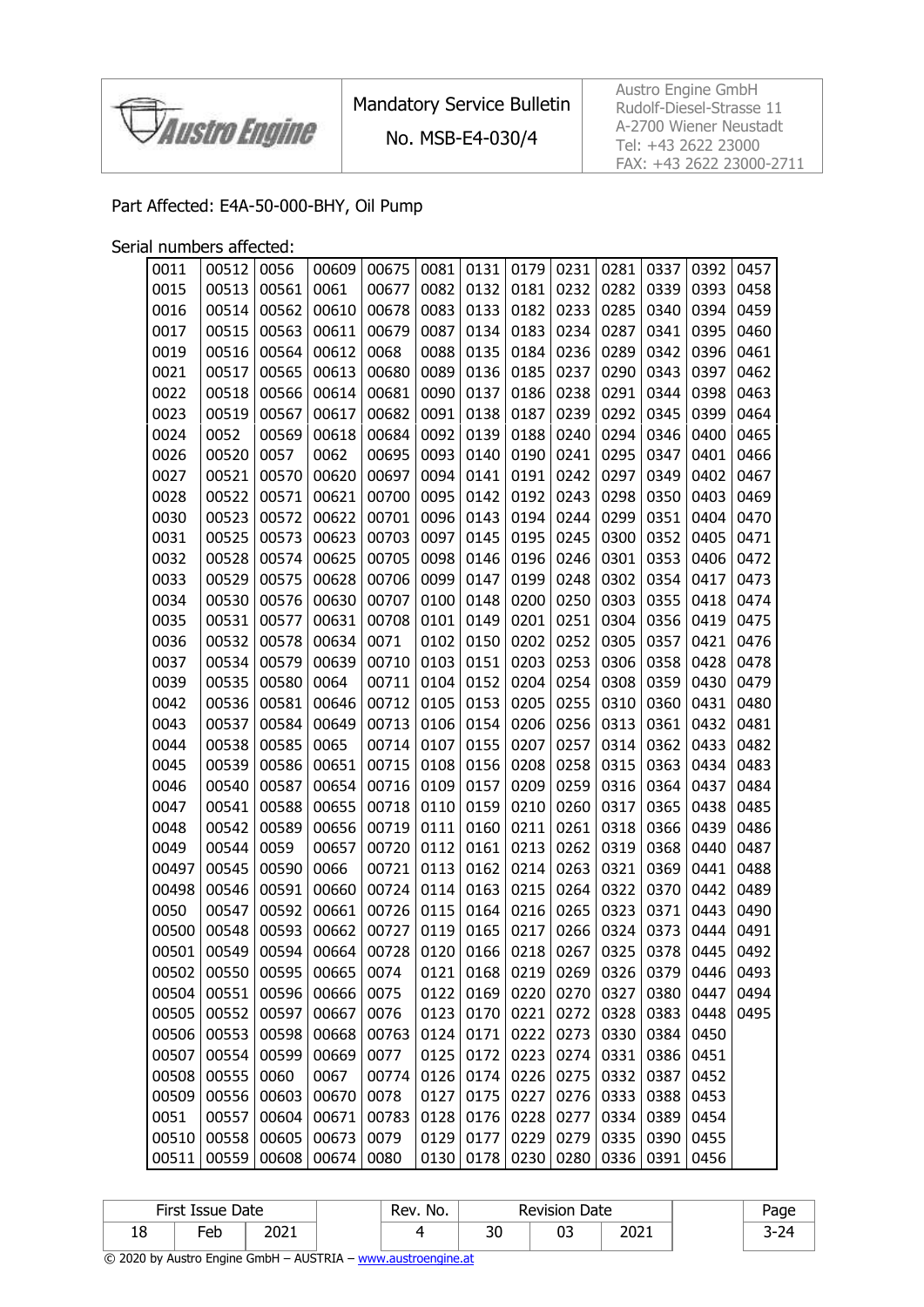Austro Engine

#### **1.3. REASON**

Production casting deviation leading to a possible contamination of the oil system and thus blockage of the oil pump.

### **1.4. TIME OF COMPLIANCE**

For all the Engines with less than 10 Flight Hours (FH), before the next flight (ferry fly to a maintenance service allowed). For the Engines having more than 10 FH:

Within 3 months from the effective date of the Service Bulletin Approval or

| For E4A engines:     | - With more than 10FH and less than 50 FH, before exceeding 70<br>FH or during the next maintenance check, whichever comes first<br>- With more than 50 FH, within the next 20 FH or during the next<br>maintenance check, whichever comes first |
|----------------------|--------------------------------------------------------------------------------------------------------------------------------------------------------------------------------------------------------------------------------------------------|
| For E4B/C/P engines: | - With more than 10FH, within the next 100 FH or during the next<br>maintenance check, whichever comes first                                                                                                                                     |

### **1.5. CONCURRENT DOCUMENTS / REFERENCES**

Maintenance Manual E4.08.04, latest revision

#### **1.6. OTHER PUBLICATIONS AFFECTED**

None

|    | First Issue Date |                      | Rev. No. |           | <b>Revision Date</b> |              | aae |
|----|------------------|----------------------|----------|-----------|----------------------|--------------|-----|
| 18 | -eb              | ∗ ר∩ר<br><b>LULI</b> |          | n c<br>3U | υ.                   | ור∩ר<br>ZUZI |     |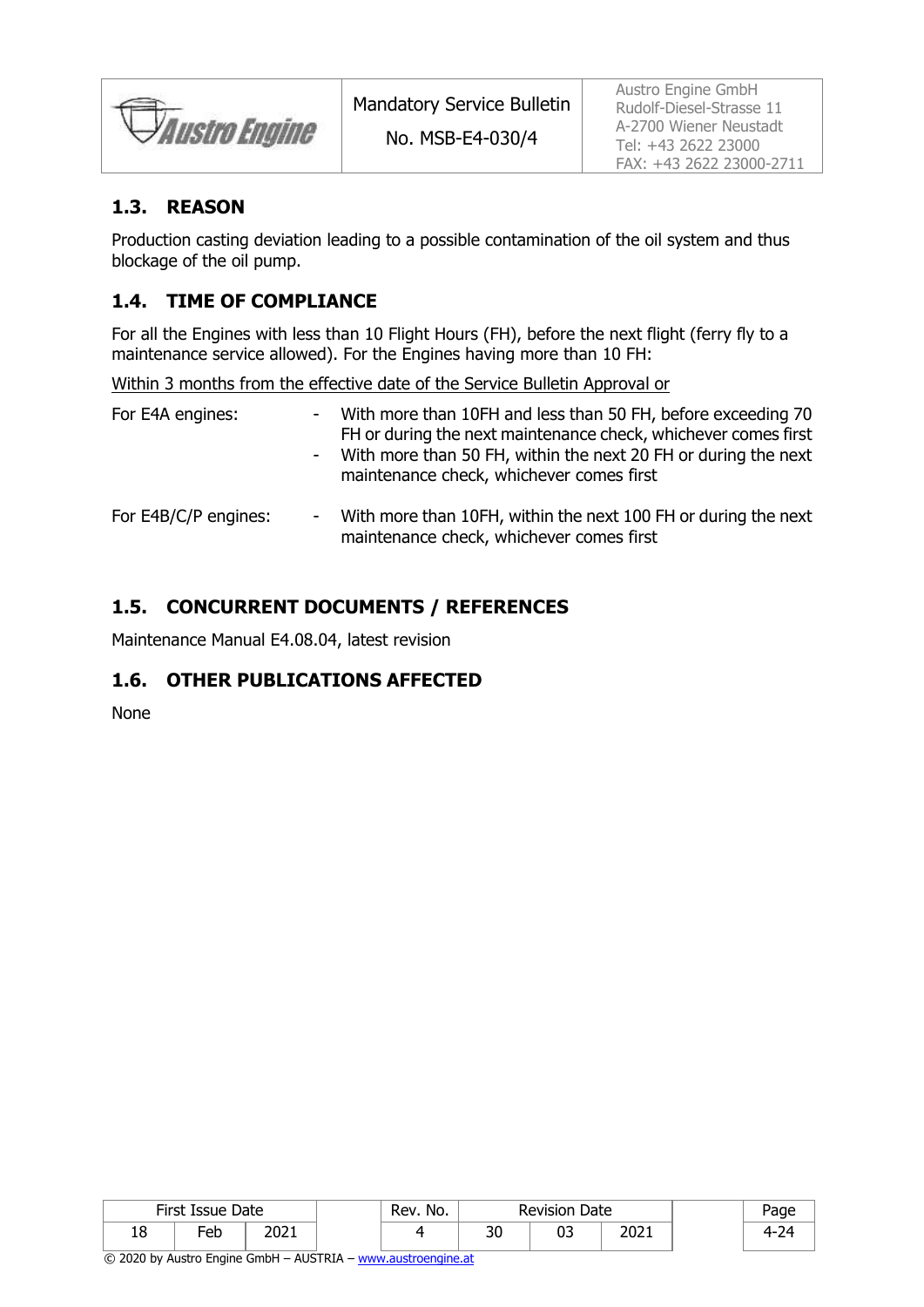

Austro Engine GmbH Rudolf-Diesel-Strasse 11 A-2700 Wiener Neustadt Tel: +43 2622 23000 FAX: +43 2622 23000-2711

### **2. TECHNICAL DETAILS**

#### **2.1. DELIVERY CONDITION**

**Delivery of the new oil pump E4A-50-000-AHY**



**Or as alternative:**

**Delivery of the new oil pump p/n E4A-50-000-BHY**



|    | First Issue Date |               | No.<br>ิ Rev. . |          | <b>Revision Date</b> |      |  |
|----|------------------|---------------|-----------------|----------|----------------------|------|--|
| ŦΟ | Fe <sub>b</sub>  | י במר<br>2021 |                 | הר<br>ას | ∩-<br>ບບ             | 2021 |  |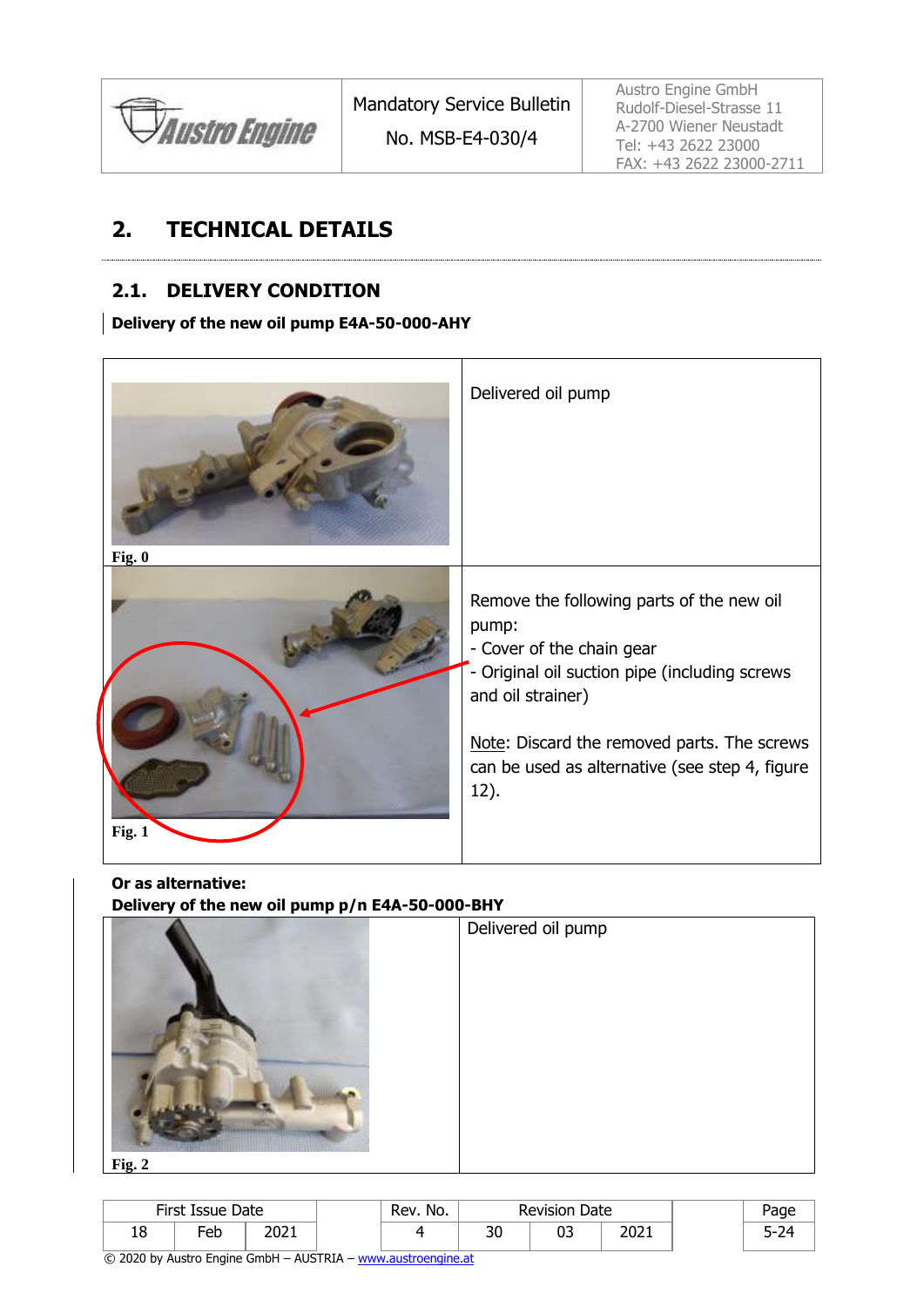

### <span id="page-5-0"></span>**2.2. ACCOMPLISHMENT / INSTRUCTIONS**

### **2.2.1 Accomplishment Instruction for pump E4A-50-000-AHY**



Make sure that the working area is clean. Use clean gloves. Make sure that no sand or dirt goes into the engine.

- 1. Replace the engine oil filter according to Maintenance Manual, Ch. 79. Visually examine the used Oil Filter for contamination and metal abrasion. If an abnormal condition is found (metal shavings exceeding 1.5 mm; concentration of particles; clogged filter), please contact Austro Engine for further instructions.
- 2. Remove the oil sump according to Maintenance Manual Ch.79, steps as required.
- 3. Remove the oil pump according to following steps:



|           | First Issue Date |               | Rev. No. |          | <b>Revision Date</b> |              | Page |
|-----------|------------------|---------------|----------|----------|----------------------|--------------|------|
| 1 C<br>Ιō | -eb              | י החר<br>∠∪∠⊥ |          | הר<br>υc | ^-<br>υ:             | ∗ר∩ר<br>ZUZI |      |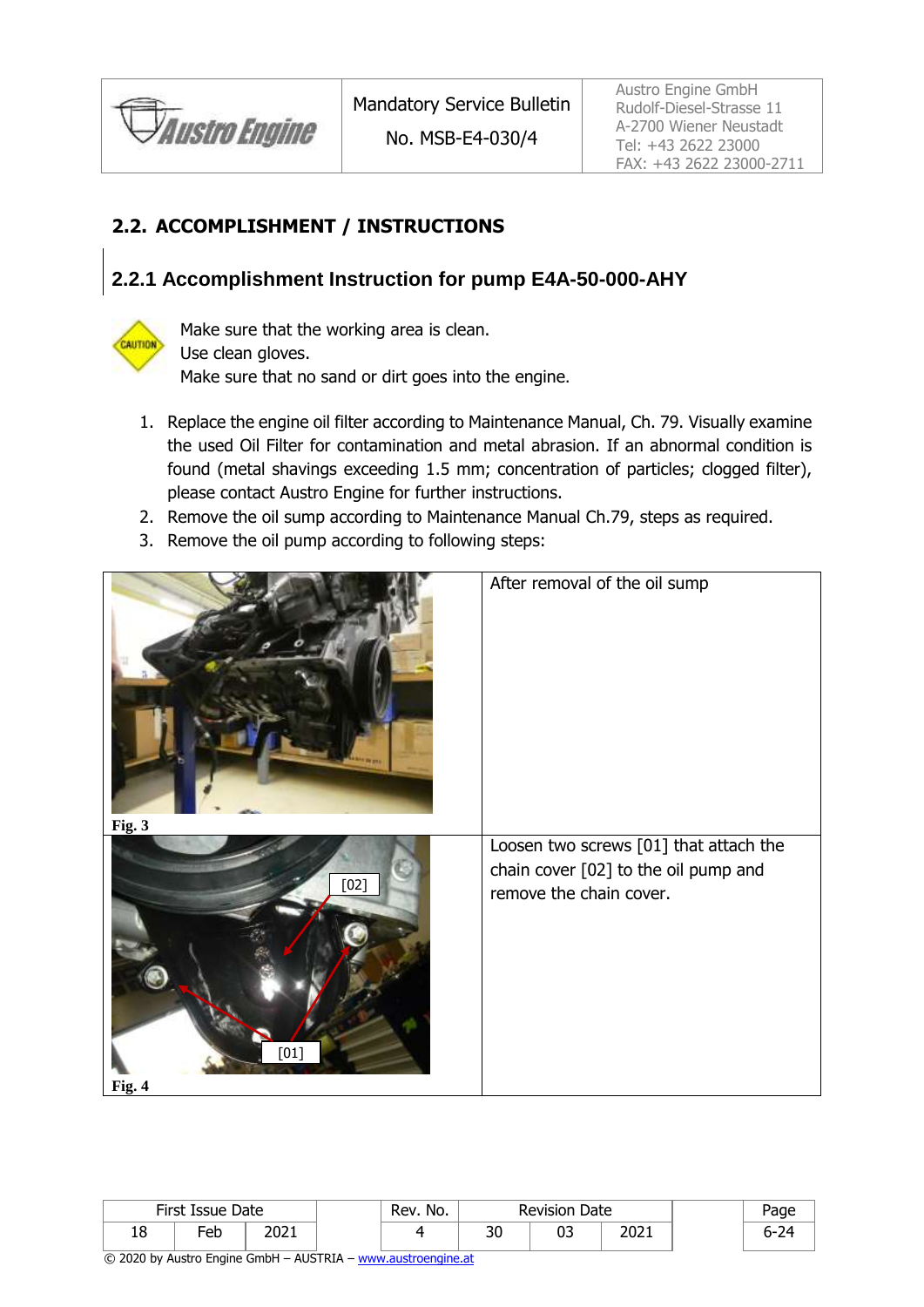|                             | <b>Mandatory Service Bulletin</b> | Austro Engine GmbH<br>Rudolf-Diesel-Strasse 11                            |
|-----------------------------|-----------------------------------|---------------------------------------------------------------------------|
| <i><b>Austro Engine</b></i> | No. MSB-E4-030/4                  | A-2700 Wiener Neustadt<br>Tel: +43 2622 23000<br>FAX: +43 2622 23000-2711 |



|           | First Issue Date |              | Rev. No. |          | <b>Revision Date</b> |              | Page |
|-----------|------------------|--------------|----------|----------|----------------------|--------------|------|
| 1 O<br>ΙŌ | Feb              | ∗ר∩ר<br>∠∪∠⊥ |          | 20<br>υc | UJ                   | ור∩ר<br>ZUZI |      |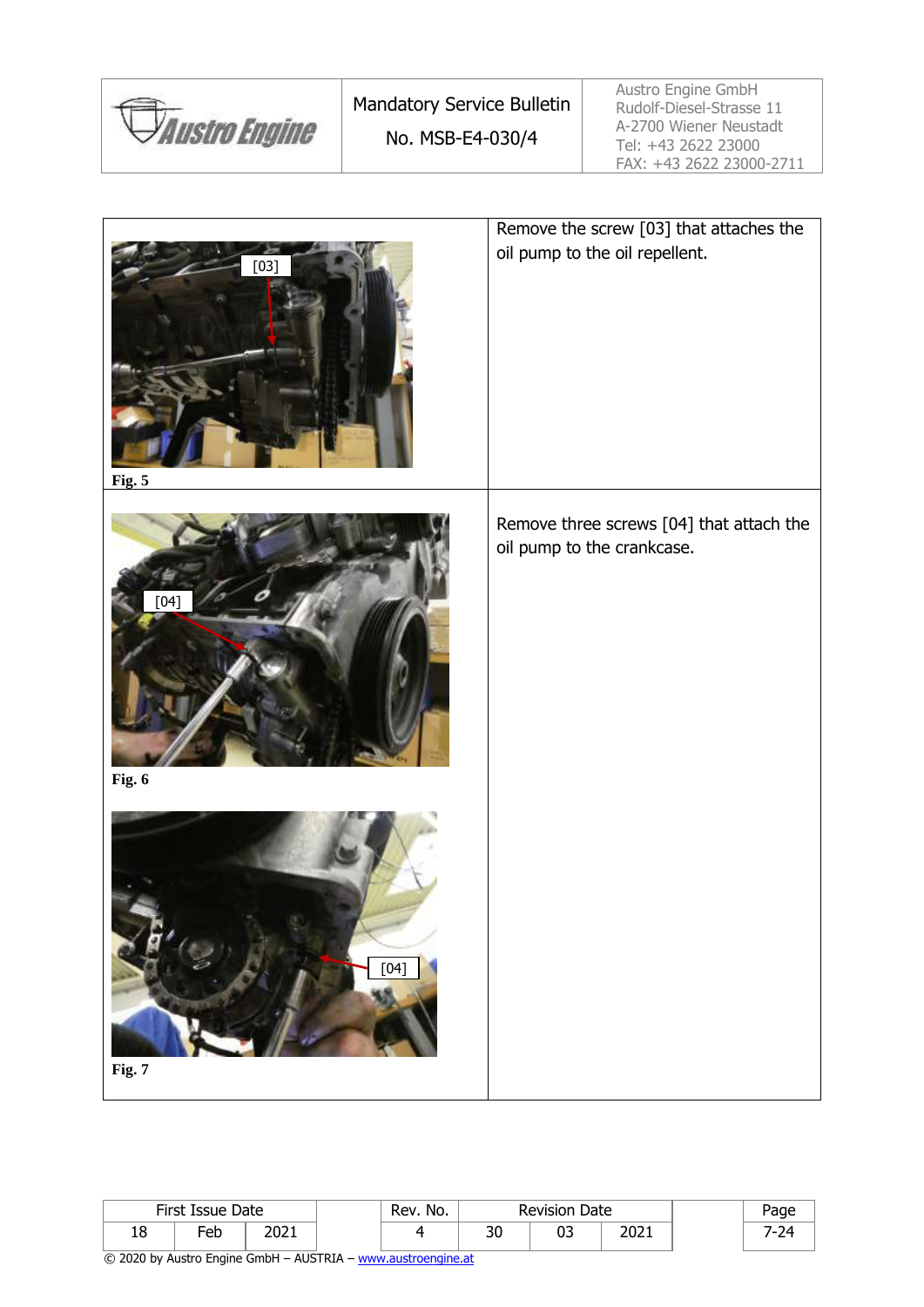



**Fig. 8**

|    | First Issue Date<br>Rev. No.<br><b>Revision Date</b> |               |  |  |                    |    |              | Page     |
|----|------------------------------------------------------|---------------|--|--|--------------------|----|--------------|----------|
| 18 | -eb                                                  | י רחר<br>∠∪∠⊥ |  |  | $\mathbf{a}$<br>υc | ∩− | יר∩ר<br>2021 | 74<br>~- |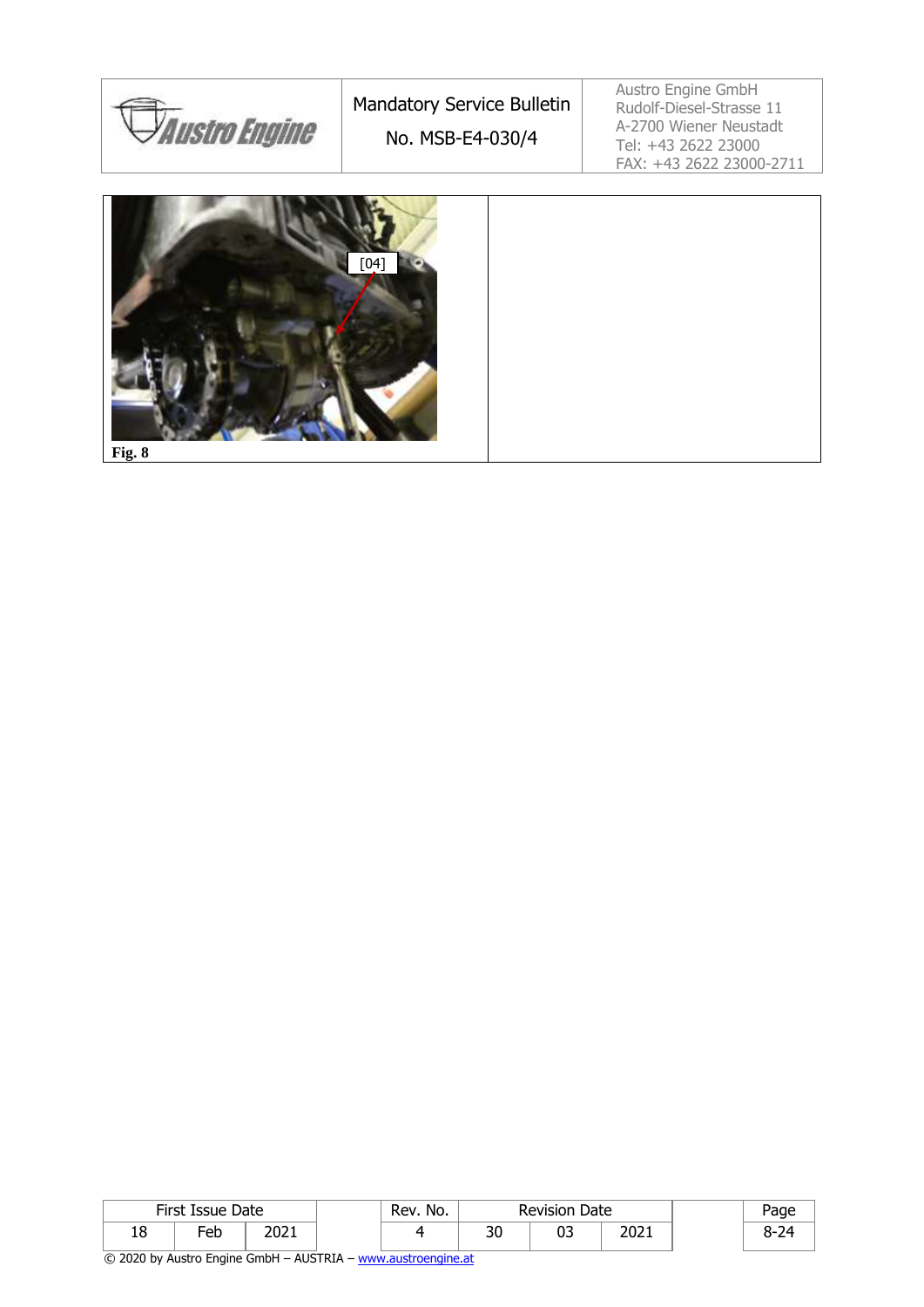



**In case of a blocked, and/or partially blocked, and/or damaged oil pump, please contact Austro Engine for further instructions.**

**NOTE: Removed oil pump must be always returned to Austro Engine, including the engine flight hours recorded at the time of replacement.**

|    | First Issue Date |      | Rev. No.<br><b>Revision Date</b> |          |    | Page |      |
|----|------------------|------|----------------------------------|----------|----|------|------|
| 18 | -eb              | 2021 |                                  | חכ<br>υc | υ. | 2021 | 9-24 |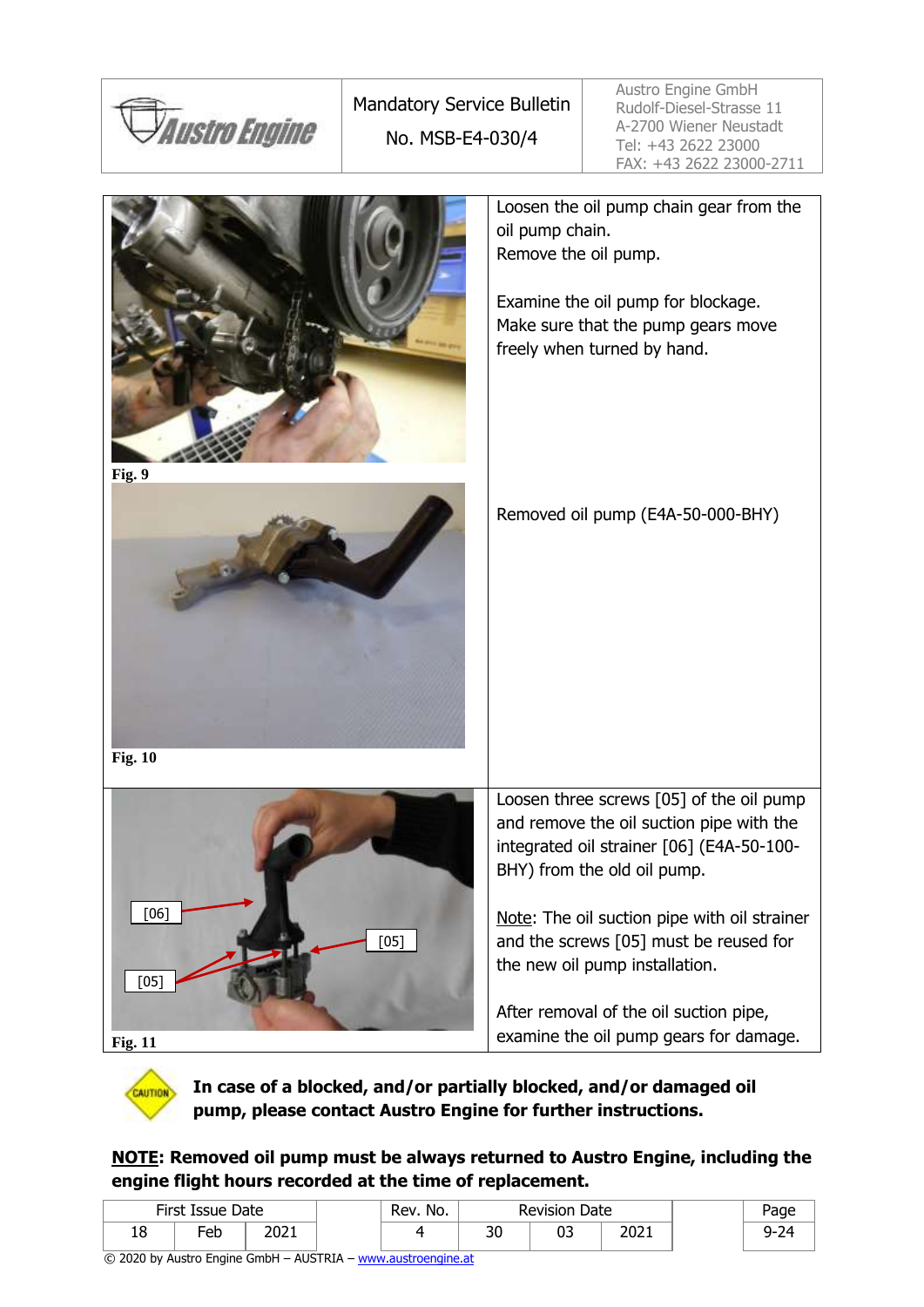Austro Engine

Re-used Parts:

Oil suction pipe with oil strainer (E4A-50-100-BHY) All screws Chain cover (E4A-50-200-000)

- 4. Clean the parts before re-installation. The parts must be free of adhesive or sealing residues.
- 5. Install the Oil Pump according to following steps:



|          | First Issue Date                |              | Rev. No. | <b>Revision Date</b> |    |      | Page     |
|----------|---------------------------------|--------------|----------|----------------------|----|------|----------|
| ۰.<br>ΤO | $\overline{\phantom{0}}$<br>-eb | יר∩ר<br>LUZI |          | ລດ<br>วบ             | UJ | 2021 | ำ−<br>⊿י |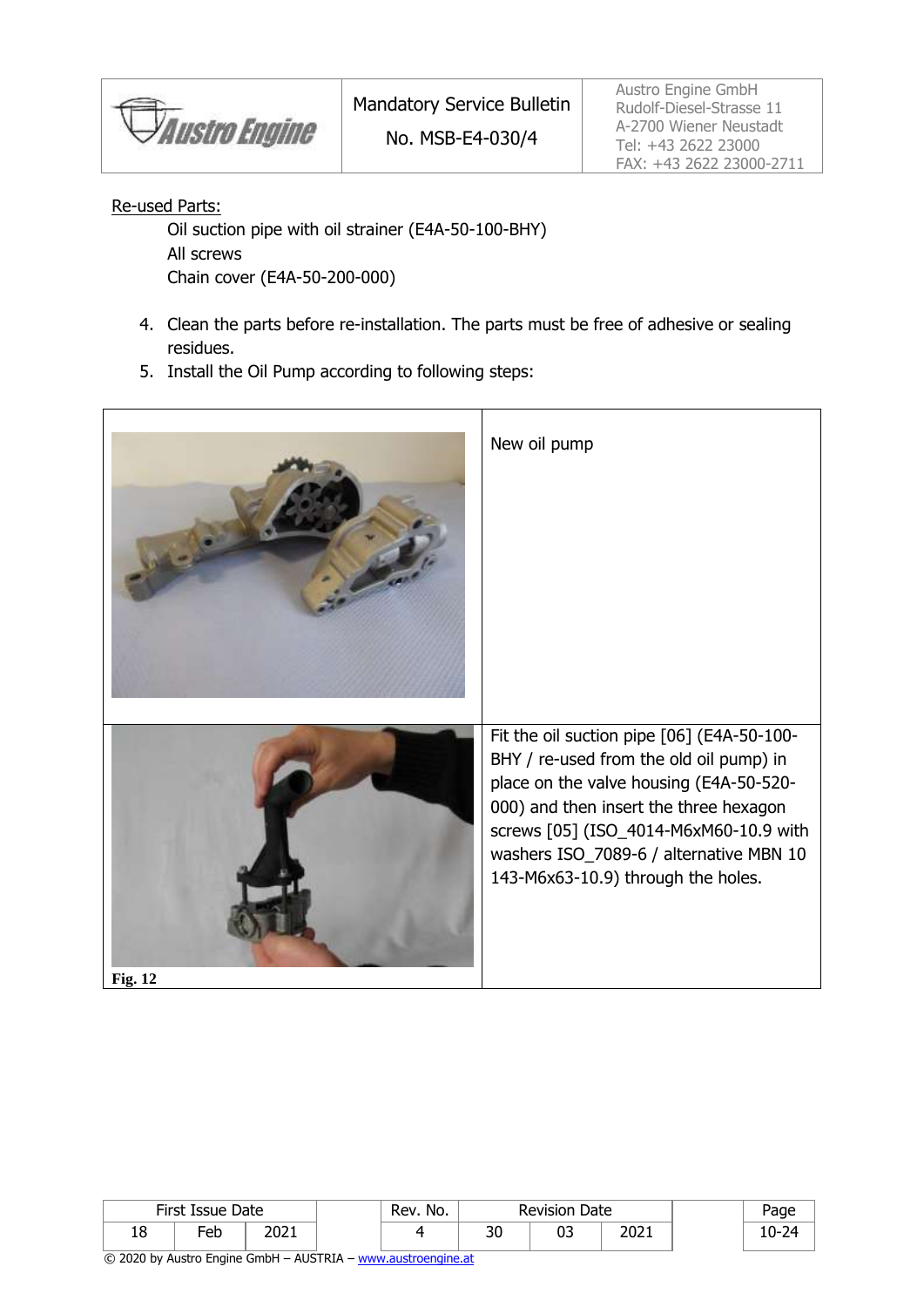| <i><b>Austro Engine</b></i>      | Mandatory Service Bulletin<br>No. MSB-E4-030/4 | Austro Engine GmbH<br>Rudolf-Diesel-Strasse 11<br>A-2700 Wiener Neustadt<br>Tel: +43 2622 23000<br>FAX: +43 2622 23000-2711                             |
|----------------------------------|------------------------------------------------|---------------------------------------------------------------------------------------------------------------------------------------------------------|
|                                  |                                                | Apply Loctite 278 or Loctite 2701.<br>Tighten the oil pump housing with 12 Nm.                                                                          |
| <b>Fig. 13</b><br><b>Fig. 14</b> | $[07]$<br>[08]                                 | Make sure that the circlips [07] (E4A-50-<br>300-801) [08] (E4A-50-400-801) used to<br>secure both plugs on the oil pump is in the<br>correct position. |

| First Issue Date |     | Rev. No.      |  | Date<br>Revision [ |    | Page        |    |
|------------------|-----|---------------|--|--------------------|----|-------------|----|
| 18               | -eb | י המר<br>LULI |  | or.<br>υc          | n- | ∘ה∩<br>2021 | -- |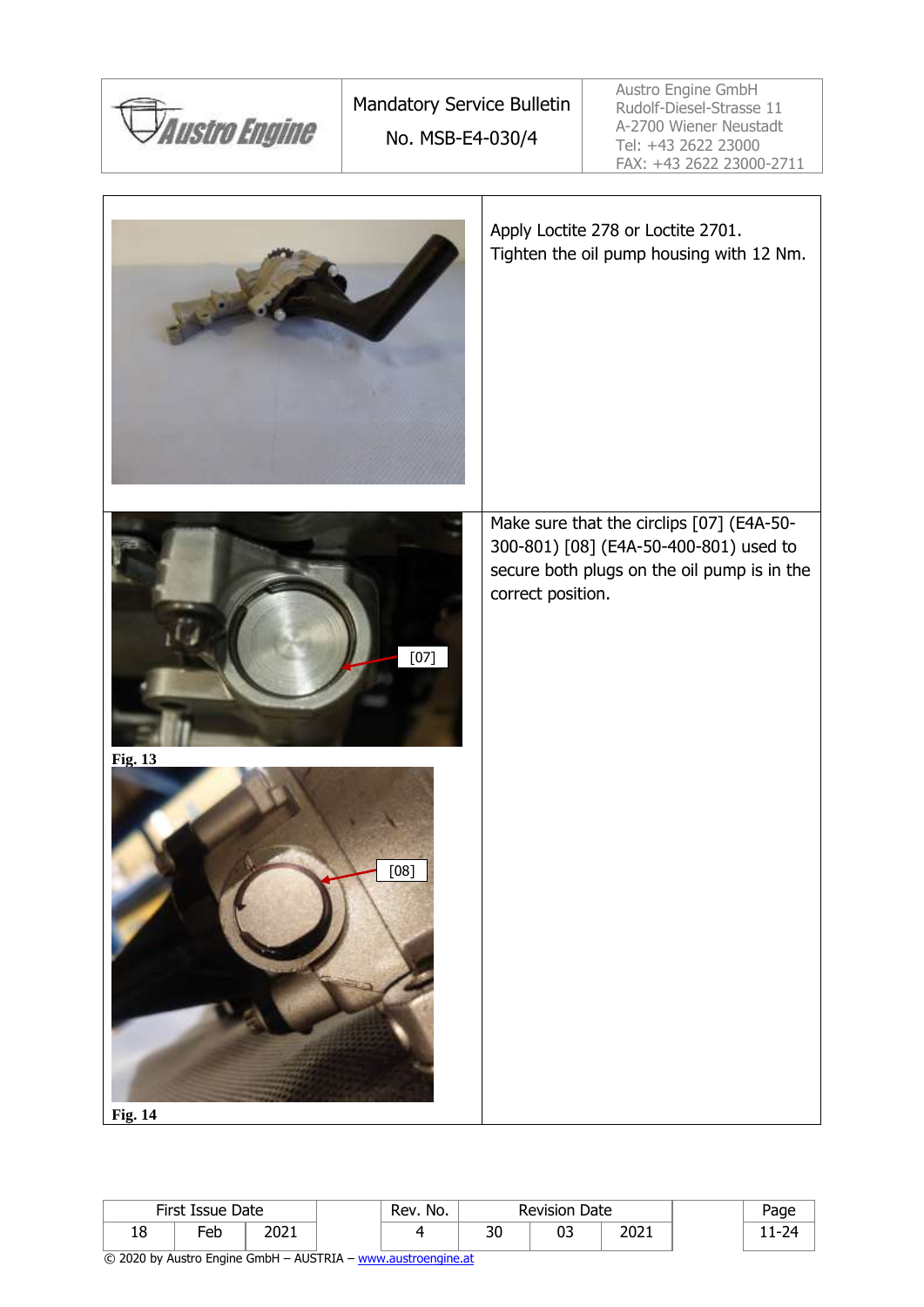

| <b>Fig. 17</b> |  |
|----------------|--|
|                |  |

|    | First Issue Date |              | No.<br>Rev. |    | <b>Revision Date</b> |      |  | Page |
|----|------------------|--------------|-------------|----|----------------------|------|--|------|
| 18 | -eb              | י רחר<br>ᅩ◡ᅩ |             | JU | ∩-<br>ັບ             | 2021 |  | .    |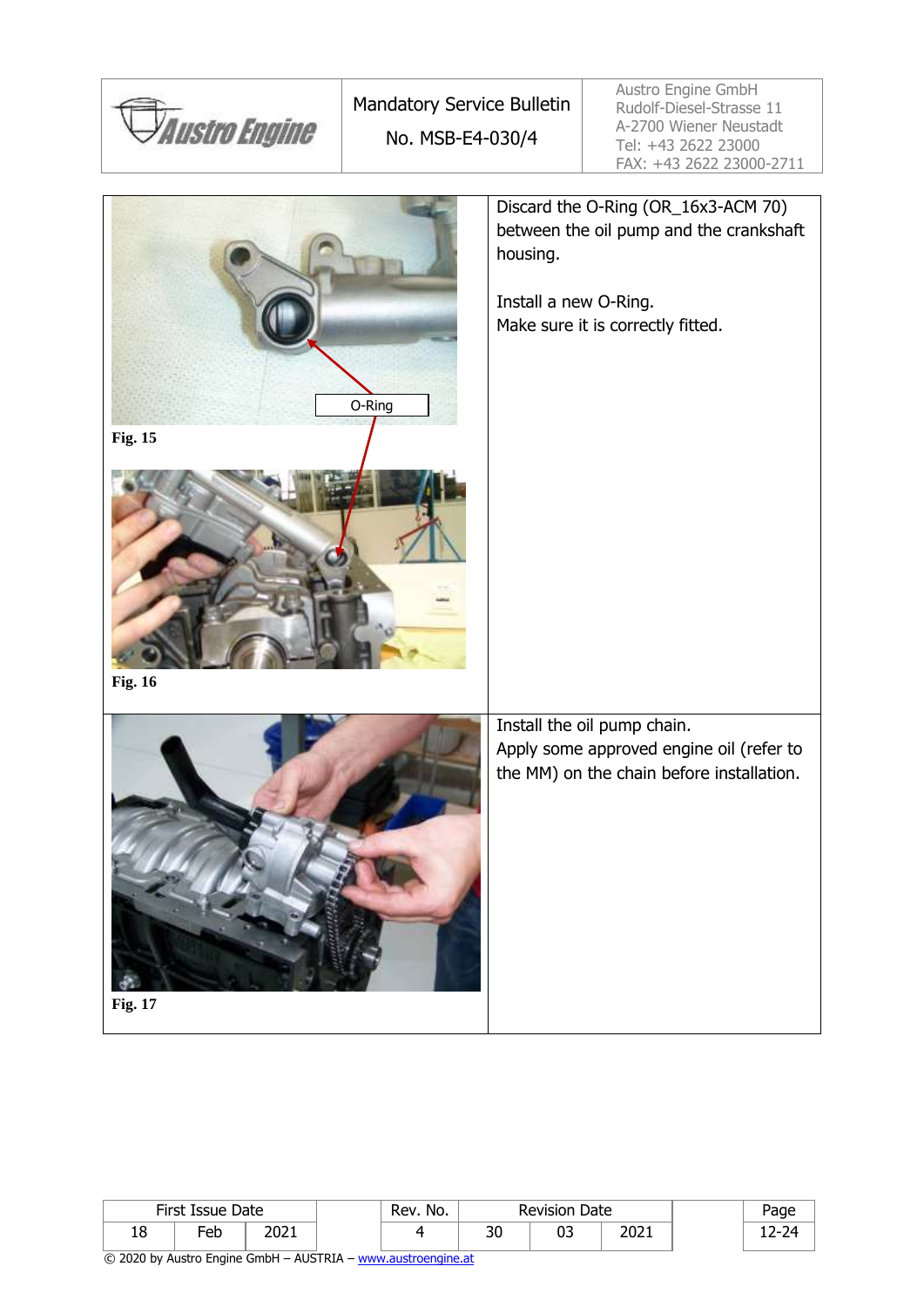

Mandatory Service Bulletin No. MSB-E4-030/4

Austro Engine GmbH Rudolf-Diesel-Strasse 11 A-2700 Wiener Neustadt Tel: +43 2622 23000 FAX: +43 2622 23000-2711

Install the oil pump with O-Ring and three screws [04] (M7x27 – 8.8 – DBL 9400.40) on the crankcase. Apply Loctite 2701 or 278 on the thread and tighten with a torque of 14 Nm.





**Fig. 19**



Install the screw [03] that attaches the oil pump to the oil repellent. Apply with Loctite 243 and torque it with 12 Nm.

| ۰ |  |
|---|--|
|---|--|

|    | First Issue Date |      | Rev. No. | <b>Revision Date</b> |    |              |  | aae       |
|----|------------------|------|----------|----------------------|----|--------------|--|-----------|
| 18 | -<br>−or<br>cu   | 2021 |          | $\mathcal{L}$<br>υc  | ບວ | ∙ר∩ר<br>ZUZI |  | ⊿ר<br>ı — |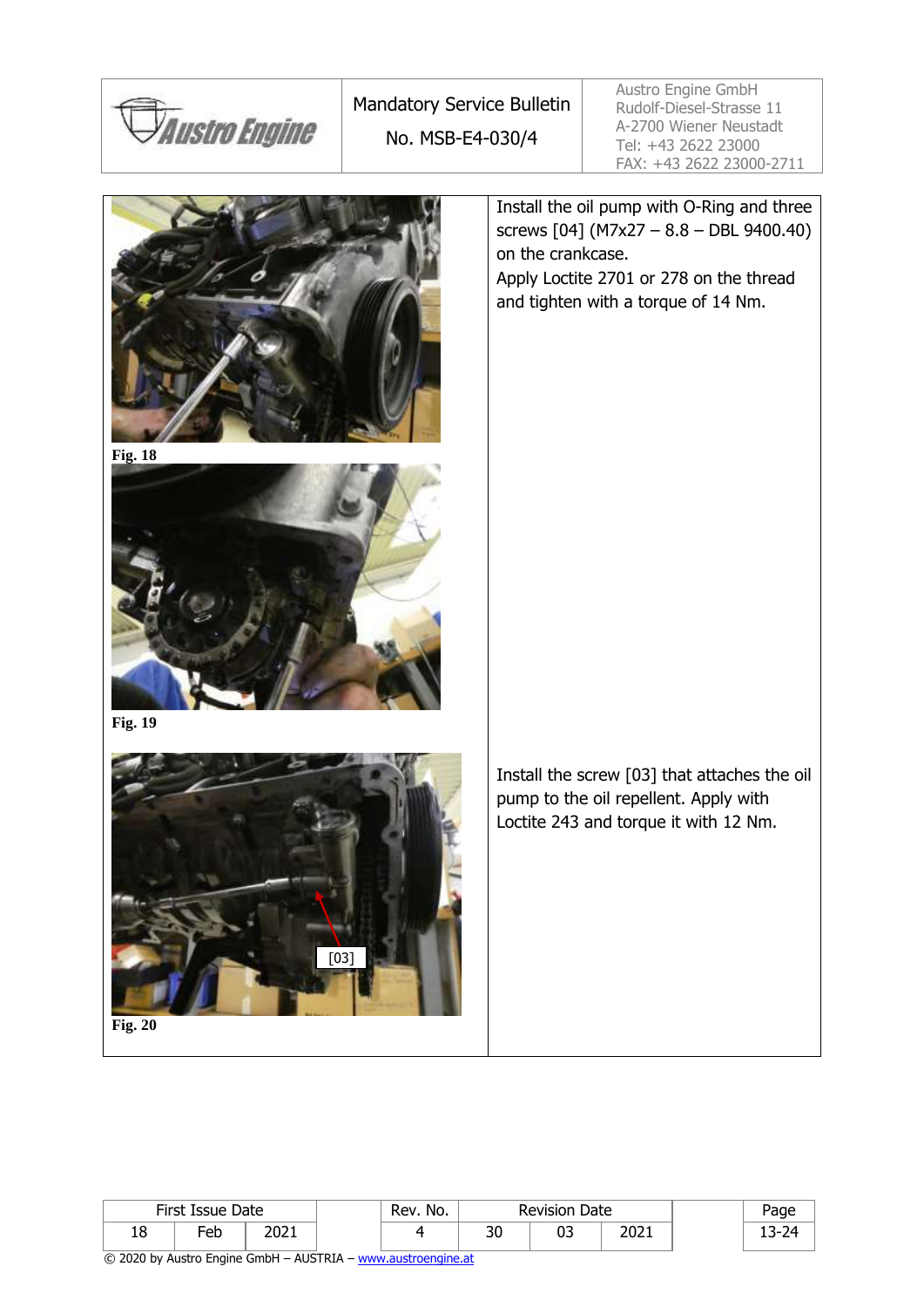



#### Install the oil pump chain cover

Put the chain cover [02] in place on the oil pump and tighten the screws [01] (ISO8102-M6x20-10.9) (x2) with 12 Nm.

- 6. Install the Oil Sump according to the Maintenance Manual, Ch.79.
- 7. Replace the engine oil according to Maintenance Manual, Ch. 79.
- 8. Clean the working area.
- 9. Perform an Engine Ground Run. Refer to the Maintenance Manual, Ch.71.
- 10. Fill the completion form, §6 "Appendix" of the Service Bulletin

|    | First Issue Date |      | Rev. No. | <b>Revision Date</b> |    |      | Page              |
|----|------------------|------|----------|----------------------|----|------|-------------------|
| 18 | -eb              | 2021 |          | 30                   | ບວ | 2021 | -24<br><u>ً م</u> |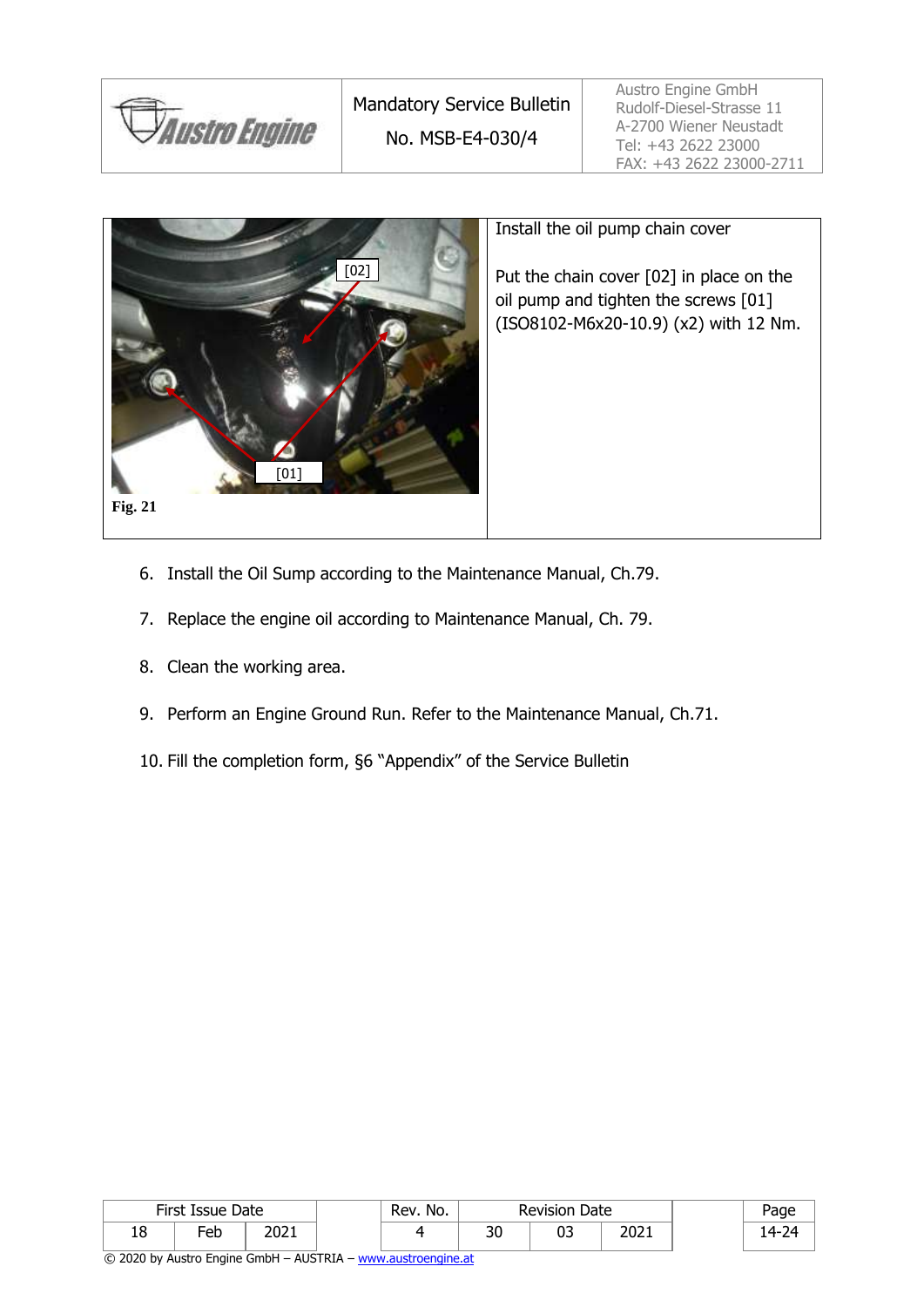

### **2.2.2 Accomplishment Instruction for p/n E4A-50-000-BHY**



Make sure that the working area is clean. Use clean gloves. Make sure that no sand or dirt goes into the engine.

- 1. Replace the engine oil filter according to Maintenance Manual, Ch. 79. Visually examine the used Oil Filter for contamination and metal abrasion. If an abnormal condition is found (metal shavings exceeding 1.5 mm; concentration of particles; clogged filter), please contact Austro Engine for further instructions.
- 2. Remove the oil sump according to Maintenance Manual Ch.79, steps as required.
- 3. Remove the oil pump according to following steps:



| First Issue Date |     | Rev. No.     | Date<br>Revision |          | Page     |              |              |
|------------------|-----|--------------|------------------|----------|----------|--------------|--------------|
| 18               | -eb | ור∩ר<br>∠∪∠⊥ |                  | nr<br>υc | ^^<br>ບວ | ∙ר∩ר<br>∠∪∠⊥ | בר<br>`<br>. |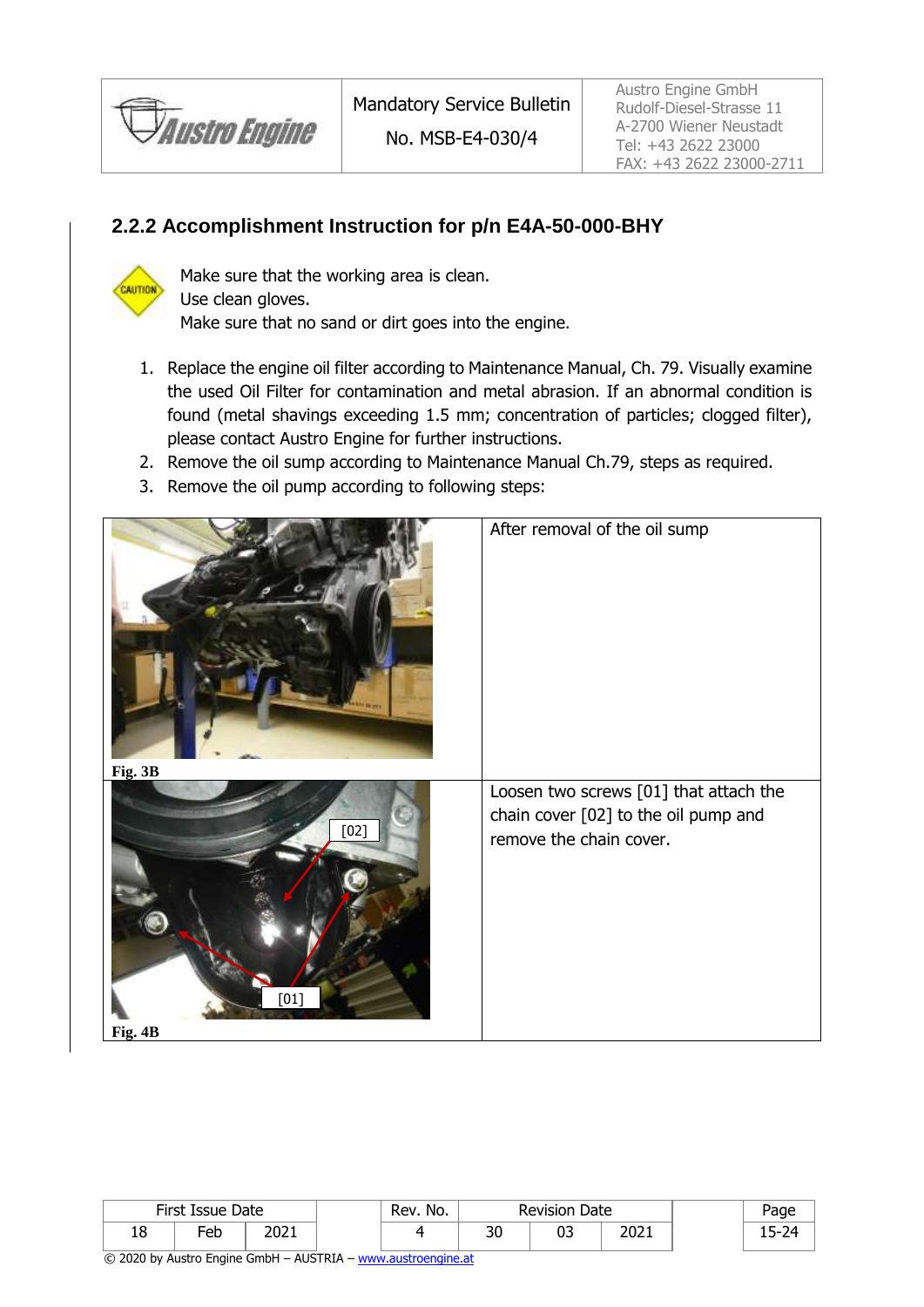|                             | <b>Mandatory Service Bulletin</b> | Austro Engine GmbH<br>Rudolf-Diesel-Strasse 11                            |
|-----------------------------|-----------------------------------|---------------------------------------------------------------------------|
| <i><b>Austro Engine</b></i> | No. MSB-E4-030/4                  | A-2700 Wiener Neustadt<br>Tel: +43 2622 23000<br>FAX: +43 2622 23000-2711 |



|    | First Issue Date |               | `Rev.No. |           | Date<br><b>Revision</b> |              | Page  |
|----|------------------|---------------|----------|-----------|-------------------------|--------------|-------|
| 10 | -eb              | י המר<br>ZUZI |          | no.<br>JU | 03                      | ורחר<br>2021 | $h$ . |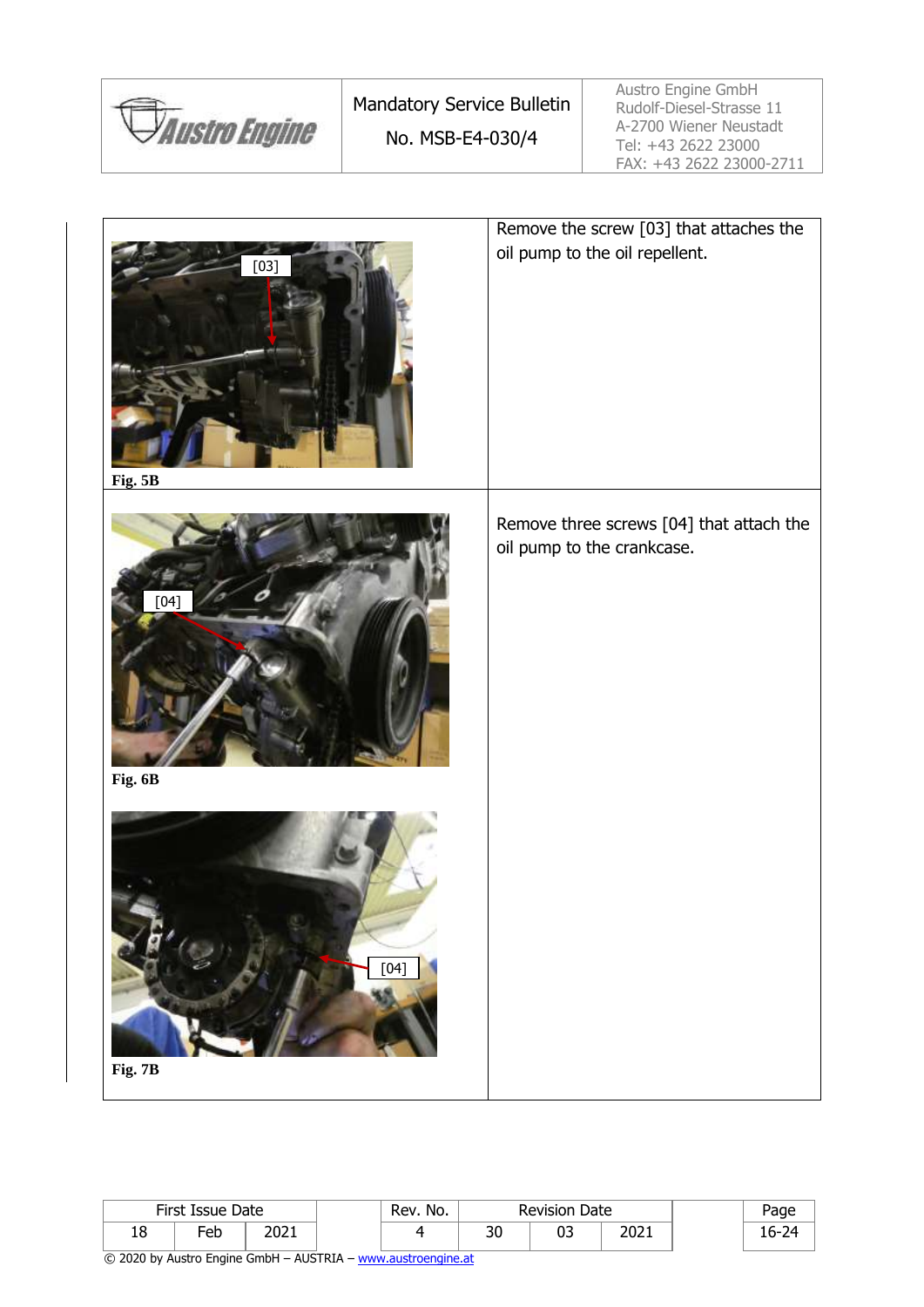





**In case of a blocked, and/or partially blocked, and/or damaged oil pump, please contact Austro Engine for further instructions.**

**NOTE: Removed oil pump must be always returned to Austro Engine, including the engine flight hours recorded at the time of replacement.**

|    | First Issue Date |              | `Rev.No. | <b>Revision Date</b> |    | Page |    |
|----|------------------|--------------|----------|----------------------|----|------|----|
| ΤO | -eb              | ור∩ר<br>∠∪∠⊥ |          | nr<br>υc             | uJ | 2021 | 74 |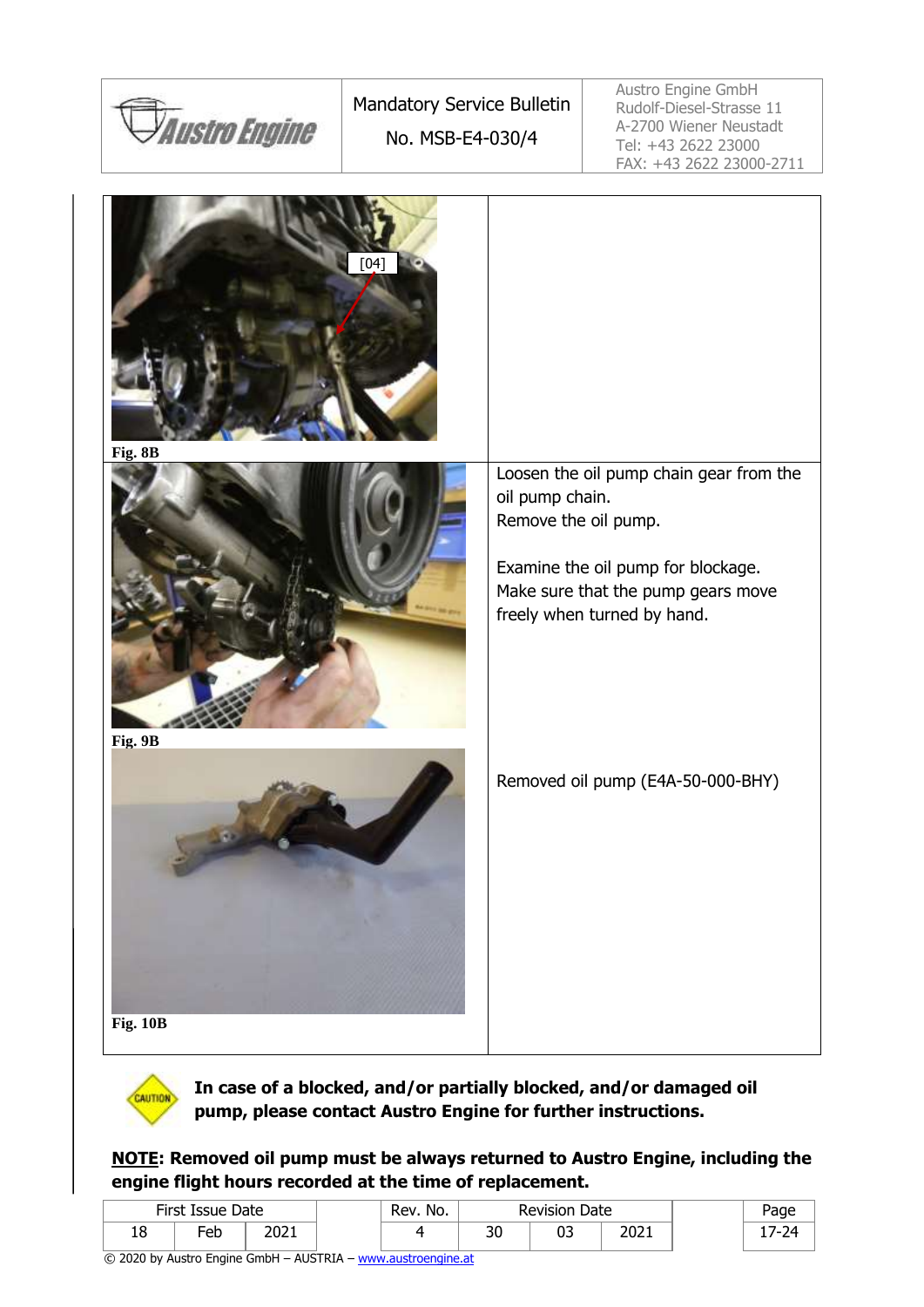

Mandatory Service Bulletin No. MSB-E4-030/4

Austro Engine GmbH Rudolf-Diesel-Strasse 11 A-2700 Wiener Neustadt Tel: +43 2622 23000 FAX: +43 2622 23000-2711

Make sure that the circlips [07] (E4A-50- 300-801) [08] (E4A-50-400-801) used to secure both plugs on the oil pump is in the correct position. [07] **Fig. 11B** 둘 etro Engine Gribil [08]**Fig. 12B**

First Issue Date  $\vert$  Rev. No. Revision Date  $\vert$  Page 18 | Feb | 2021 | | 4 | 30 | 03 | 2021 | | 18-24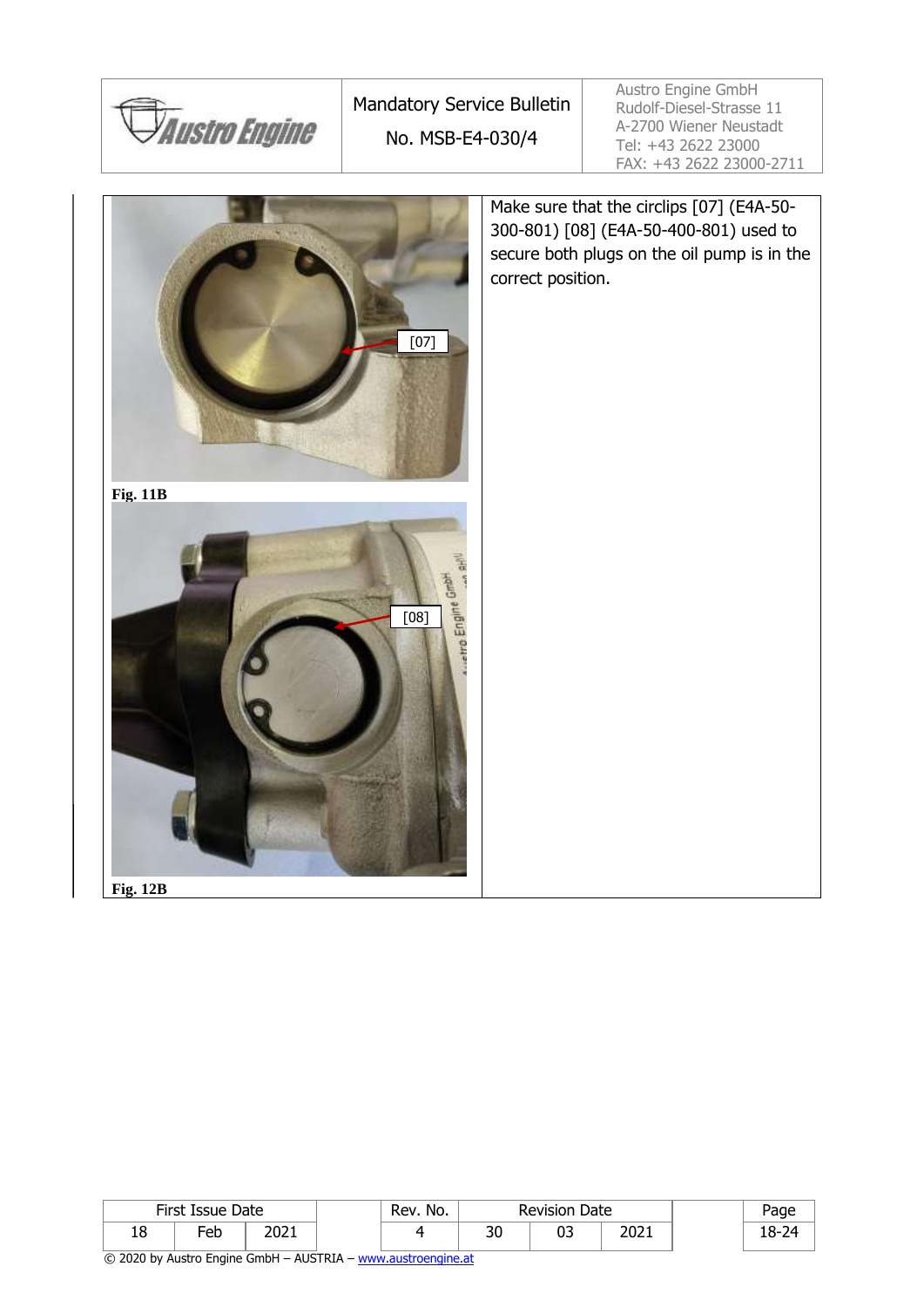



|         | First Issue Date |              | Rev. No. |          | <b>Revision Date</b> |              | aae        |
|---------|------------------|--------------|----------|----------|----------------------|--------------|------------|
| O<br>ΤO | −eb              | י המר<br>ᅩ◡ᄼ |          | חר<br>υc | υ.                   | ∘ר∩ר<br>ZUZI | ۵- C<br>-- |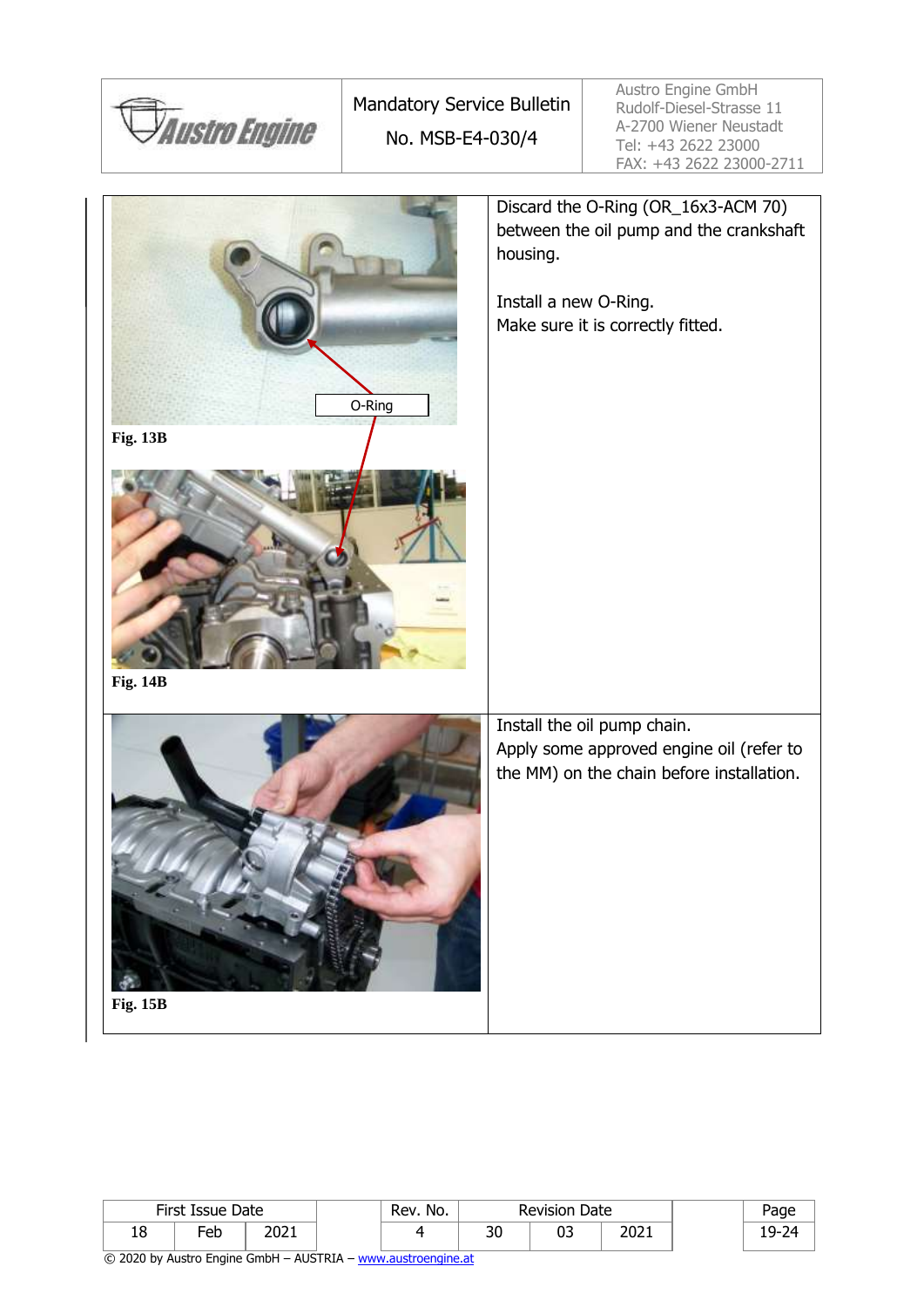

Mandatory Service Bulletin No. MSB-E4-030/4

Austro Engine GmbH Rudolf-Diesel-Strasse 11 A-2700 Wiener Neustadt Tel: +43 2622 23000 FAX: +43 2622 23000-2711

Install the oil pump with O-Ring and three screws [04] (M7x27 – 8.8 – DBL 9400.40) on the crankcase. Apply Loctite 2701 or 278 on the thread and tighten with a torque of 14 Nm.





**Fig. 17B**



Install the screw [03] that attaches the oil pump to the oil repellent. Apply with Loctite 243 and torque it with 12 Nm.

| Fi | 8B |
|----|----|
| ıσ | ш  |

|    | First Issue Date |      | Rev. No. |          | <b>Revision Date</b> |      | Page             |
|----|------------------|------|----------|----------|----------------------|------|------------------|
| 18 | -eb              | 2021 |          | っへ<br>υc |                      | 2021 | חר<br>י ה<br>-יי |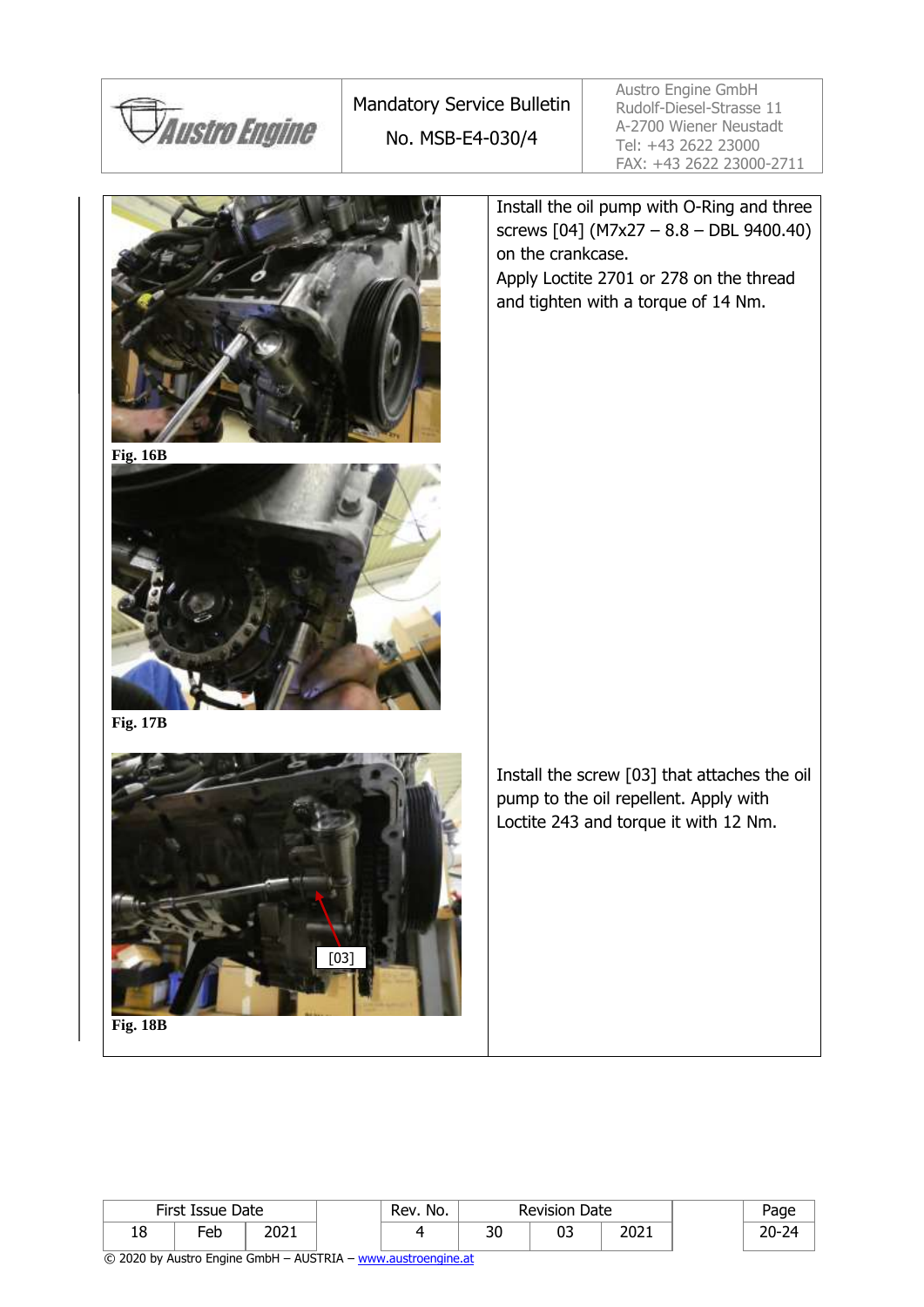



#### Install the oil pump chain cover

Put the chain cover [02] in place on the oil pump and tighten the screws [01] (ISO8102-M6x20-10.9) (x2) with 12 Nm.

- 1. Install the Oil Sump according to the Maintenance Manual, Ch.79.
- 2. Replace the engine oil according to Maintenance Manual, Ch. 79.
- 3. Clean the working area.
- 4. Perform an Engine Ground Run. Refer to the Maintenance Manual, Ch.71.
- 5. Fill the completion form, §6 "Appendix" of the Service Bulletin

#### **2.3. ILLUSTRATIONS**

None.

#### **2.4. MASS (WEIGHT)**

Not affected.

#### **2.5. APPROVAL STATEMENT**

The technical content of this document has been approved under the authority of DOA No. EASA.21J.399.

|    | First Issue Date |      | Rev. No. |           | Date<br>Revision |              | Page    |
|----|------------------|------|----------|-----------|------------------|--------------|---------|
| 18 | -eb              | 2021 |          | ົາດ<br>ას | uJ               | ור∩ר<br>ZUZ. | 74<br>- |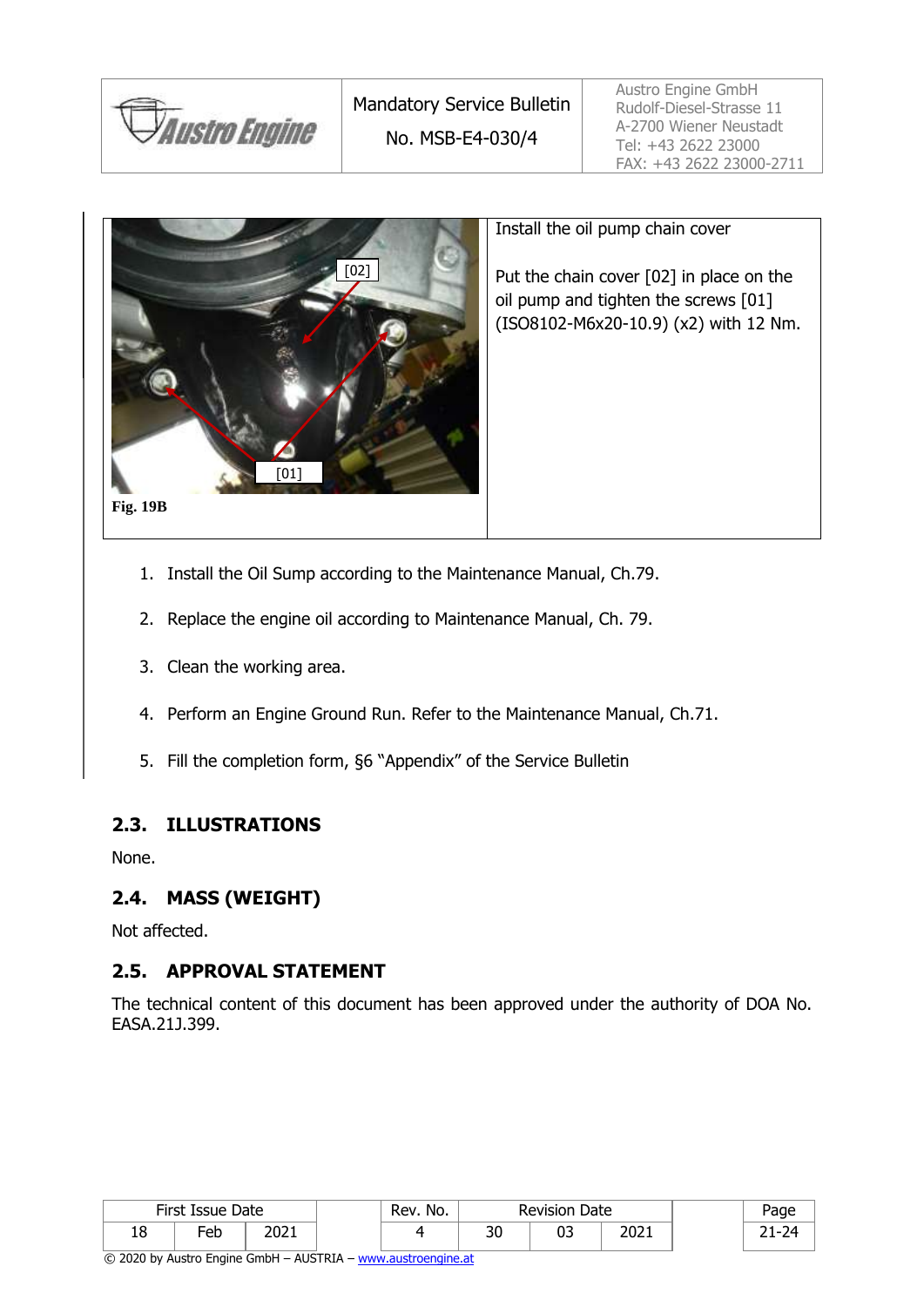

Austro Engine GmbH Rudolf-Diesel-Strasse 11 A-2700 Wiener Neustadt Tel: +43 2622 23000 FAX: +43 2622 23000-2711

### **3. PLANNING INFORMATION**

#### **3.1. MATERIAL & AVAILABILITY**

| Quantity | Part Description p/n | Part Number                                          |
|----------|----------------------|------------------------------------------------------|
|          | oil pump             | <b>SB Kit</b>                                        |
|          | oil filter           | <b>SB Kit</b>                                        |
| 7.51     | engine oil           |                                                      |
|          | O-Ring               | (OR_16x3-ACM 70)                                     |
|          | oil sump gasket      | (E4A-05-000-002 or<br>E4A-05-000-003 as alternative) |

Note: Use only engine oil listed in the Operation Manual Note: For the Consumable list, refer to the Maintenance Manual, Ch. 01.

#### **3.2. SPECIAL TOOLS**

| Number | Description       | <b>Dimensions</b> |
|--------|-------------------|-------------------|
|        | Engine stand      |                   |
| 2      | Wrench            |                   |
| 3      | Oil Filter Wrench |                   |
|        | Oil Drain Pan     |                   |
| 5      | Oil Funnel        |                   |
| 6      | Socket tool set   |                   |
|        | Latex gloves      |                   |
|        | Container         | min 8.5 l         |

#### **3.3. LABOR EFFORT**

16 hours

|    | First Issue Date |               | ' Rev. No. |           | <b>Revision Date</b> |      | Page  |
|----|------------------|---------------|------------|-----------|----------------------|------|-------|
| TO | Feb              | י רחר<br>∠∪∠⊥ |            | ົາດ<br>υc | ບວ                   | 2021 | $-24$ |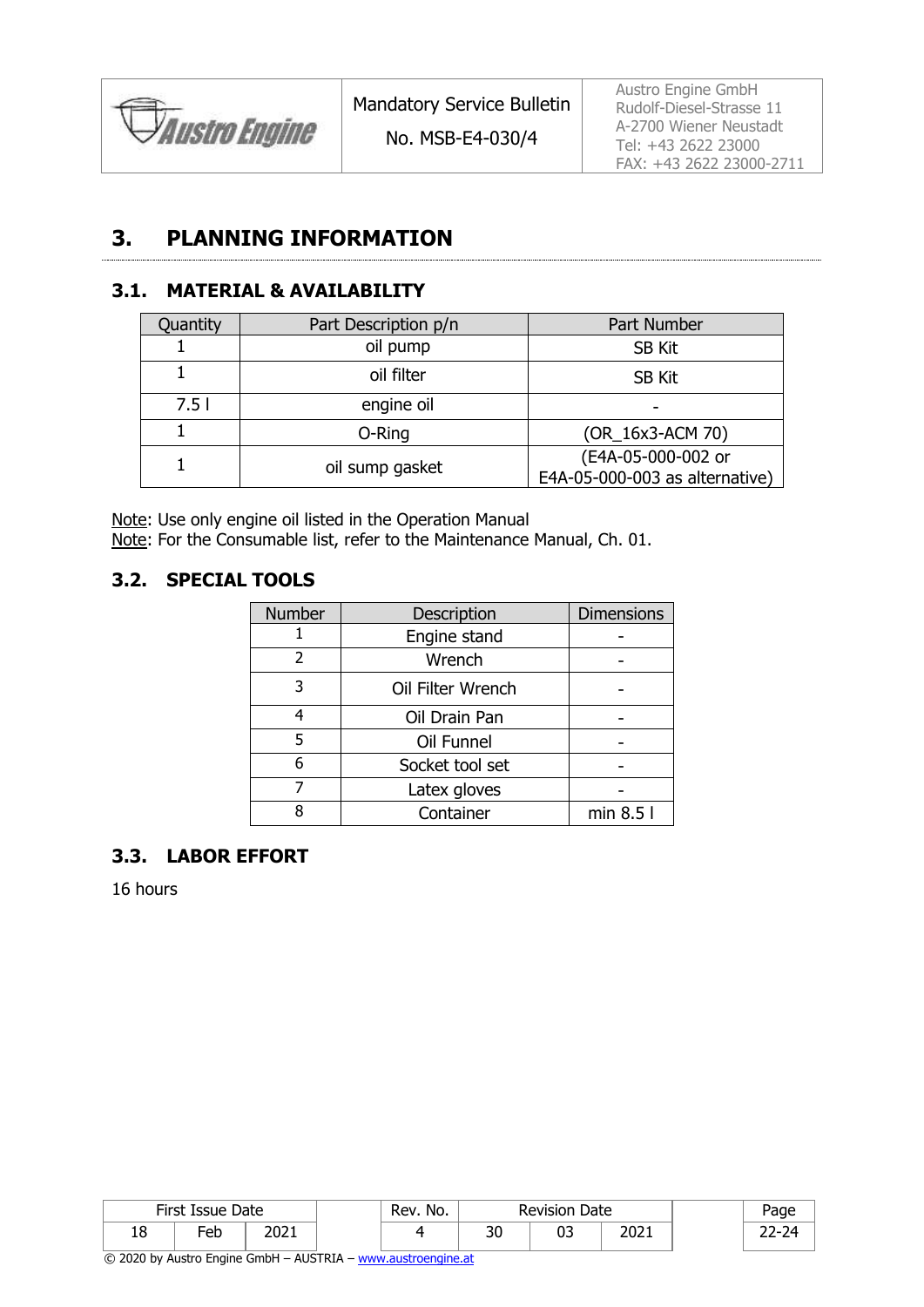*Austro Engine* 

### **4. REMARKS**

#### HE. **NOTE:**

- o All measures must be carried out by a certified engine station and certified engine mechanics.
- o The accomplishment of the instructions shown under Section [2.2](#page-5-0) must be confirmed in the respective engine log book.
- $\circ$  The accomplishment of the instructions must be carried out within the time of compliance according chapter 1.
- $\circ$  In case of doubt please contact the Austro Engine GmbH After Sales Support (e-mail: [service@austroengine.at;](mailto:service@austroengine.at) Tel: +43 2622 23000 2525).
- $\circ$  For credit information contact Austro Engine GmbH After Sales Support (e-mail: [service@austroengine.at;](mailto:service@austroengine.at) Tel: +43 2622 23000 2525)

### **5. EXPLANATORY NOTES**

#### **5.1. SYMBOL EXPLANATION**

- **CAUTION:** Disregarding these special instructions and safety measures can cause damage to the engine or other components.
	- **NOTE:** Additional note or instruction for better understanding of an instruction

|         | First Issue Date |               | Rev. No. |              | <b>Revision Date</b> |                      | Page      |
|---------|------------------|---------------|----------|--------------|----------------------|----------------------|-----------|
| o<br>TO | -eb              | ּ ר∩ר<br>ZUZI |          | $\sim$<br>υc | ∩−<br>υ.             | י המר<br><b>2021</b> | -74<br>-- |